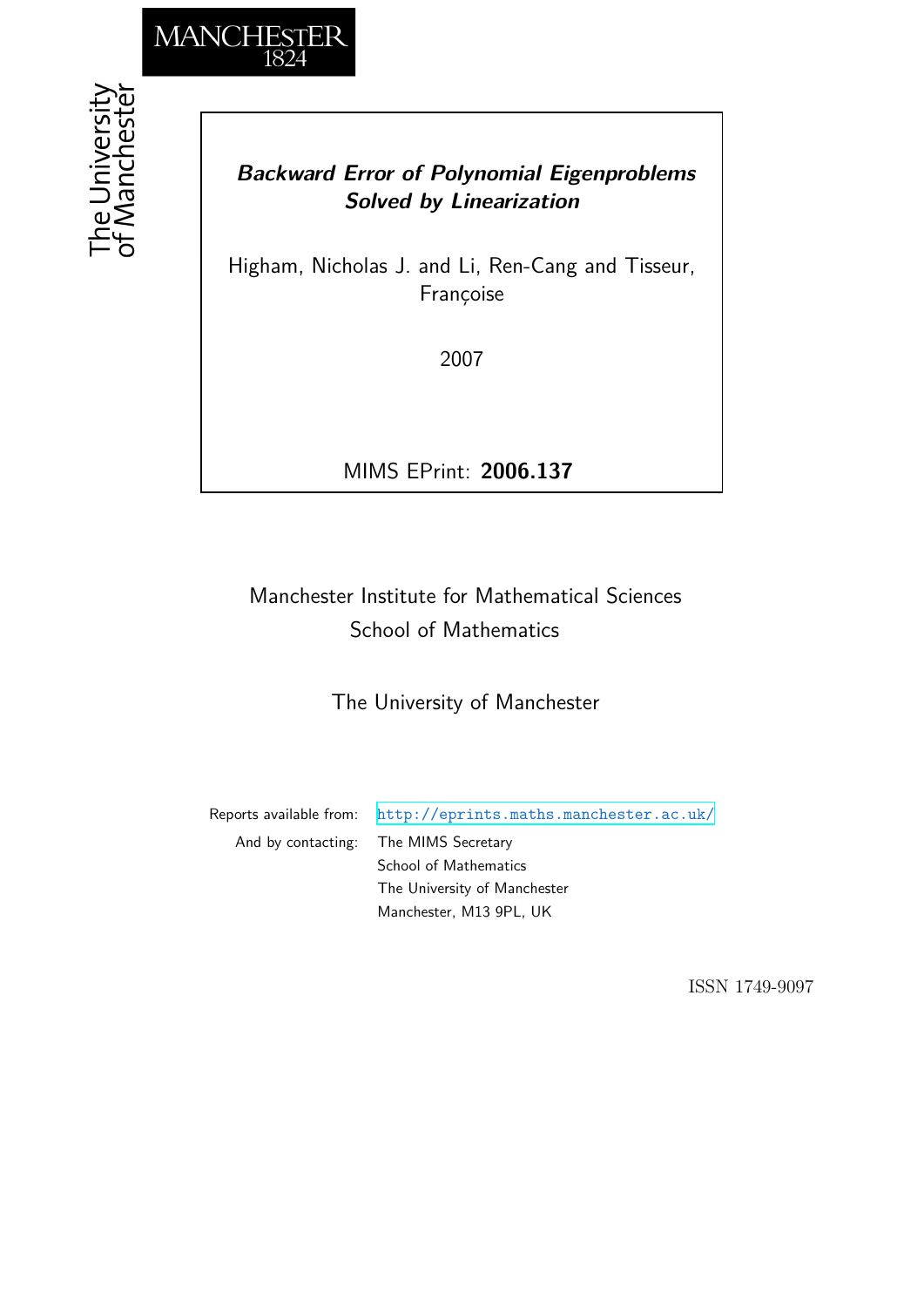### **BACKWARD ERROR OF POLYNOMIAL EIGENPROBLEMS SOLVED BY LINEARIZATION**∗

NICHOLAS J. HIGHAM<sup>†</sup>, REN-CANG LI<sup>‡</sup>, AND FRANÇOISE TISSEUR<sup>†</sup>

**Abstract.** The most widely used approach for solving the polynomial eigenvalue problem  $P(\lambda)x = (\sum_{i=0}^{m} \lambda^{i} A_{i})x = 0$  in  $n \times n$  matrices  $A_{i}$  is to linearize to produce a larger order pencil  $L(\lambda) = \lambda \overline{X} + \overline{Y}$ , whose eigensystem is then found by any method for generalized eigenproblems. For a given polynomial  $P$ , infinitely many linearizations  $L$  exist and approximate eigenpairs of  $P$ computed via linearization can have widely varying backward errors. We show that if a certain one-sided factorization relating  $L$  to  $P$  can be found then a simple formula permits recovery of right eigenvectors of  $P$  from those of  $L$ , and the backward error of an approximate eigenpair of  $P$  can be bounded in terms of the backward error for the corresponding approximate eigenpair of L. A similar factorization has the same implications for left eigenvectors. We use this technique to derive backward error bounds depending only on the norms of the  $A_i$  for the companion pencils and for the vector space  $D\mathbb{L}(P)$  of pencils recently identified by Mackey, Mackey, Mehl, and Mehrmann. In all cases, sufficient conditions are identified for an optimal backward error for P. These results are shown to be entirely consistent with those of Higham, Mackey, and Tisseur on the conditioning of linearizations of P. Other contributions of this work are a block scaling of the companion pencils that yields improved backward error bounds; a demonstration that the bounds are applicable to certain structured linearizations of structured polynomials; and backward error bounds specialized to the quadratic case, including analysis of the benefits of a scaling recently proposed by Fan, Lin, and Van Dooren. The results herein make no assumptions on the stability of the method applied to L or whether the method is direct or iterative.

**Key words.** backward error, scaling, eigenvector, matrix polynomial, matrix pencil, linearization, companion form, quadratic eigenvalue problem, alternating, palindromic

**AMS subject classifications.** 65F15, 15A18

**DOI.** 10.1137/060663738

**1. Introduction.** The polynomial eigenvalue problem (PEP) is to find scalars  $\lambda$  and nonzero vectors x and y satisfying  $P(\lambda)x = 0$  and  $y^*P(\lambda) = 0$ , where

(1.1) 
$$
P(\lambda) = \sum_{i=0}^{m} \lambda^{i} A_{i}, \qquad A_{i} \in \mathbb{C}^{n \times n}, \quad A_{m} \neq 0
$$

is a matrix polynomial of degree  $m$ . Here,  $x$  and  $y$  are right and left eigenvectors corresponding to the eigenvalue  $\lambda$ . We will assume throughout that P is regular, that is, det  $P(\lambda) \not\equiv 0$ .

The standard way of solving this problem is to convert  $P$  into a linear polynomial

$$
L(\lambda) = \lambda X + Y, \qquad X, Y \in \mathbb{C}^{mn \times mn}
$$

<sup>∗</sup>Received by the editors June 26, 2006; accepted for publication (in revised form) by P. Van Dooren June 7, 2007; published electronically December 7, 2007.

http://www.siam.org/journals/simax/29-4/66373.html

<sup>†</sup>School of Mathematics, The University of Manchester, Manchester, M13 9PL, UK (higham@ma. man.ac.uk, http://www.ma.man.ac.uk/˜higham/, ftisseur@ma.man.ac.uk, http://www.ma.man.ac. uk/˜ftisseur/). The work of the first author was supported by a Royal Society-Wolfson Research Merit Award. The work of the first and third authors was supported by Engineering and Physical Sciences Research Council grants GR/S31693 and EP/D079403.

<sup>‡</sup>Department of Mathematics, University of Texas at Arlington, P.O. Box 19408, Arlington, TX 76019 (rcli@uta.edu). The work of this author was supported in part by the National Science Foundation CAREER award under grant CCR-9875201 and by the National Science Foundation under grant DMS-0510664.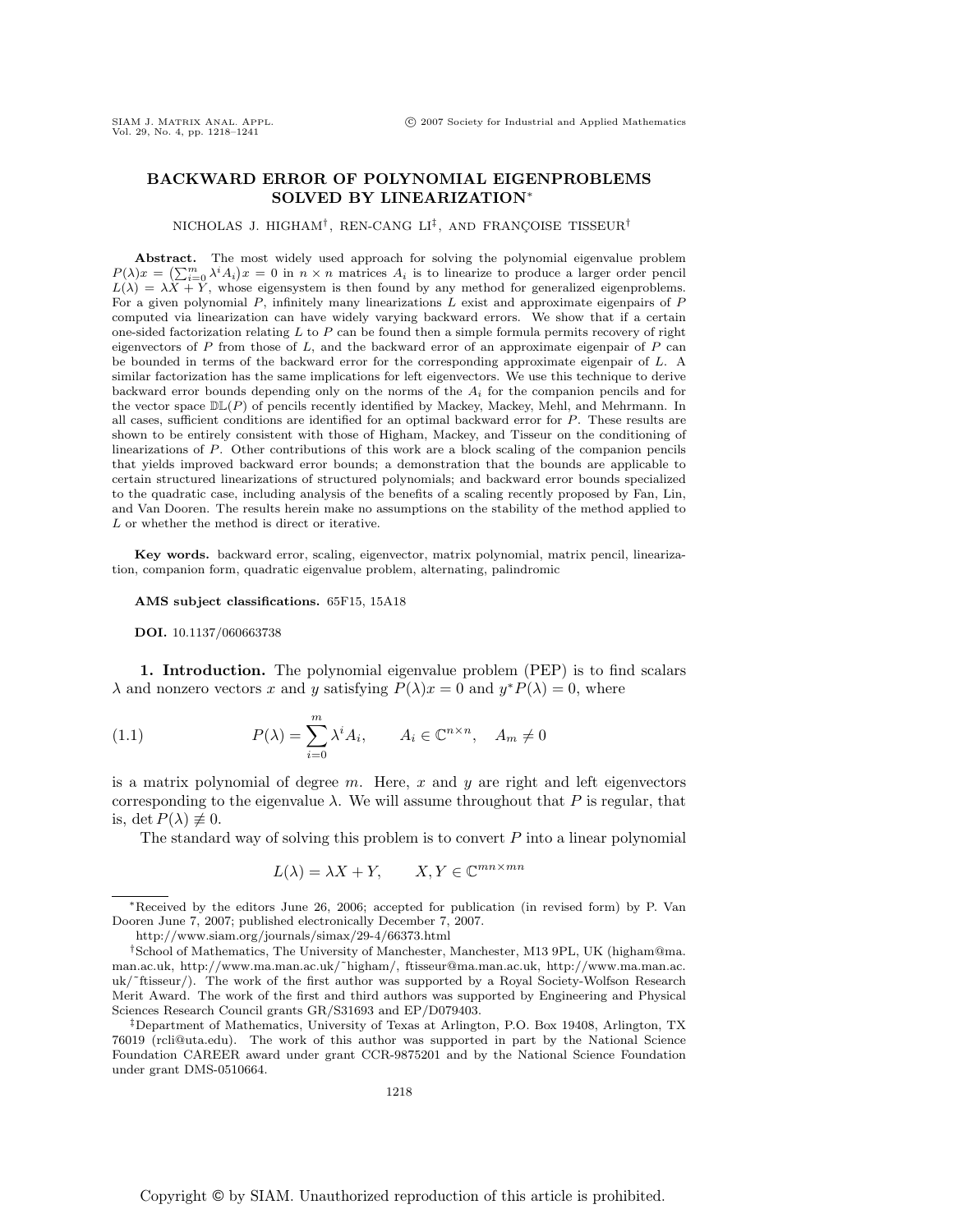with the same spectrum as  $P$  and solve the eigenproblem for  $L$ . This generalized eigenproblem is usually solved with the QZ algorithm [20] for small to medium size problems or a projection method for large sparse problems  $[1]$ . That L has the same spectrum as  $P$  is assured if

(1.2) 
$$
E(\lambda)L(\lambda)F(\lambda) = \begin{bmatrix} P(\lambda) & 0 \\ 0 & I_{(m-1)n} \end{bmatrix}
$$

for some unimodular  $E(\lambda)$  and  $F(\lambda)$ . (A matrix polynomial  $E(\lambda)$  is unimodular if its determinant is a nonzero constant, independent of  $\lambda$ .) Such an L is called a *linearization* of  $P(\lambda)$  [5, sec. 7.2]. As an example, the pencil

(1.3) 
$$
C_1(\lambda) = \lambda \begin{bmatrix} A_3 & 0 & 0 \\ 0 & I & 0 \\ 0 & 0 & I \end{bmatrix} + \begin{bmatrix} A_2 & A_1 & A_0 \\ -I & 0 & 0 \\ 0 & -I & 0 \end{bmatrix}
$$

can be shown to be a linearization for the cubic  $P(\lambda) = \lambda^3 A_3 + \lambda^2 A_2 + \lambda A_1 + A_0$ ; it is known as the first companion linearization.

Among the infinitely many linearizations  $L$  of  $P$  we are interested in those whose right and left eigenvectors permit easy recovery of the corresponding eigenvectors of P. For example, if  $(x, y)$  and  $(z, w)$  denote pairs of right and left eigenvectors of the cubic  $P(\lambda)$  and its companion linearization  $C_1(\lambda)$ , respectively, associated with the simple, finite eigenvalue  $\lambda$ , then

(1.4) 
$$
(z, w) = \left( \begin{bmatrix} \lambda^2 x \\ \lambda x \\ x \end{bmatrix}, \begin{bmatrix} y \\ (\bar{\lambda} A_3^* + A_2^*) y \\ (\bar{\lambda}^2 A_3^* + \bar{\lambda} A_2^* + A_1^*) y \end{bmatrix} \right),
$$

so that x can be recovered from one of the first two blocks (if  $\lambda \neq 0$ ) or the third block of n components of z, and y can be recovered from the first n components of w. This correspondence extends to all eigenvalues and arbitrary  $m$ , as we will explain in section 3.

In practice, the eigenpairs of  $L$  are not computed exactly because of rounding errors and, in the case of iterative methods, truncation errors. For a given approximate eigenpair of  $L$ , it is important to know how good an approximate eigenpair of  $P$  will be produced. Here, "good" can have various meanings; in particular, it can refer to the relative error of the eigenvalue or the backward error of the eigenpair. The relative error question has been investigated by Higham, Mackey, and Tisseur [7], by analyzing the conditioning of both the polynomial  $P$  and the linearization  $L$ . The purpose of the present work is to investigate the backward error for a wide variety of linearizations. Two key aspects of this task can be seen by considering the companion pencil (1.3). First, a small but arbitrary perturbation to  $C_1$ , such as that introduced by the QZ algorithm, does not respect the zero and identity blocks and so may not correspond to a small perturbation of P. Second, the block from which the approximate eigenvector is recovered will influence the backward error.

Our work builds on that of Tisseur [22], who shows that solving a quadratic eigenvalue problem (QEP) by applying a numerically stable method to the companion linearization can be backward unstable, but that stability is guaranteed if all the coefficient matrices have unit norm.

In section 2.1 we define the backward error  $\eta_P$  of an approximate eigenpair and eigentriple of P for the polynomial both in the  $\lambda$ -form (1.1) and in homogeneous  $(\alpha, \beta)$ form. In section 2.2 we show that given appropriate one-sided factorizations relating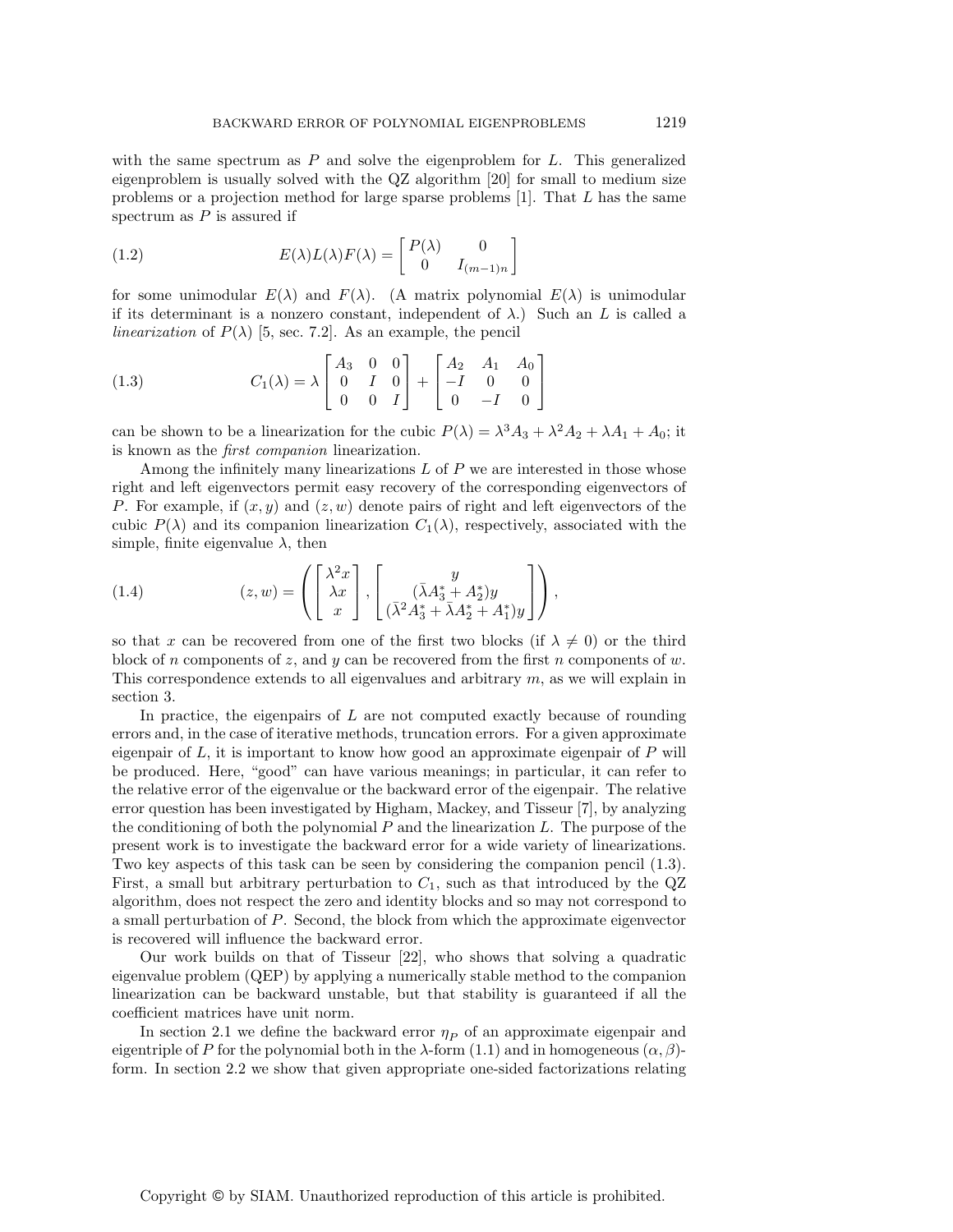a linearization  $L$  to the original polynomial  $P$ , we can bound the backward error of an approximate eigenpair of  $P$  in terms of the backward error of the approximate eigenpair of  $L$  from which it was obtained. The bounds have the useful feature of separating the dependence on L, P, and  $(\alpha, \beta)$  from the dependence on how the (right or left) eigenvector is recovered.

In section 3 we introduce the first and second companion linearizations and the vector spaces  $\mathbb{L}_1$  and  $\mathbb{L}_2$  of pencils associated with P. As a by-product of our analysis we obtain in section 3.1 new formulae for recovering a left (right) eigenvector of P from one of a linearization in  $\mathbb{L}_1$  ( $\mathbb{L}_2$ ). In section 3.2 we obtain backward error bounds for the companion pencils and deduce sufficient conditions for a small backward error  $\eta_P$ . We show in section 3.3 that applying a block scaling to the companion pencils yields smaller backward error bounds when  $\max_i ||A_i||_2$  is much different from 1. The vector space  $\mathbb{DL}(P) = \mathbb{L}_1(P) \cap \mathbb{L}_2(P)$  is then considered in section 3.4, where bounds of the same form as for the block-scaled companion pencils are obtained. In section 3.5 we explain how the backward error results provide essentially the same guidance on optimal choice of linearizations as the condition number bounds of Higham, Mackey, and Tisseur [7]. In section 4 we show that the results of section 3 also apply to certain structured linearizations of structured polynomials.

The special case of quadratic polynomials  $\lambda^2 A + \lambda B + C$  is studied in detail in section 5, concentrating on the companion linearization and the  $D\mathbb{L}(P)$  basis pencils  $L_1$  and  $L_m$ . Bounds for  $\eta_P$  are obtained and then specialized to exploit a scaling procedure recently proposed by Fan, Lin, and Van Dooren [2]. The bounds involve a growth factor  $\omega$  that is shown to be bounded by  $1+\tau$ , where  $\tau = ||B||_2/\sqrt{||A||_2||C||_2}$ . Our analysis improves upon that in [2], which contains a growth term  $\max(1 + \tau, 1 + \tau)$  $\tau^{-1}$ ). The bounds are particularly satisfactory for elliptic QEPs and, more generally, QEPs that are not too heavily damped. Numerical experiments illustrating these and other aspects of the theory are given in section 6.

Finally, we note that our results are of interest even in the case  $n = 1$ , although we will not consider this case specifically here. The roots of a scalar polynomial,  $p$ , are often found by computing the eigenvalues of a corresponding companion matrix, C. Our analysis provides new bounds on the backward errors of the computed roots of  $p$  in terms of the backward errors of the computed eigenvalues of  $C$ .

#### **2. Backward errors.**

**2.1. Definition and notation.** The normwise backward error of an approximate (right) eigenpair  $(x, \lambda)$  of  $P(\lambda)$ , where  $\lambda$  is finite, is defined by

(2.1) 
$$
\eta_P(x,\lambda) = \min\{\epsilon : (P(\lambda) + \Delta P(\lambda))x = 0, \|\Delta A_i\|_2 \le \epsilon \|A_i\|_2, i = 0; m\},\
$$

where  $\Delta P(\lambda) = \sum_{i=0}^{m} \lambda^i \Delta A_i$ . Tisseur [22, Thm. 1] obtained the explicit formula

(2.2) 
$$
\eta_P(x,\lambda) = \frac{\|P(\lambda)x\|_2}{\left(\sum_{i=0}^m |\lambda^i| \|A_i\|_2\right) \|x\|_2}.
$$

Similarly, for an approximate left eigenpair  $(y^*, \lambda)$ , we have

(2.3) 
$$
\eta_P(y^*, \lambda) := \min\{\epsilon : y^*(P(\lambda) + \Delta P(\lambda)) = 0, \ \|\Delta A_i\|_2 \le \epsilon \|A_i\|_2, \ i = 0; m\}
$$

$$
(2.4) \qquad \qquad = \frac{\|y^* P(\lambda)\|_2}{(\sum_{i=0}^m |\lambda^i| \|A_i\|_2) \|y\|_2}.
$$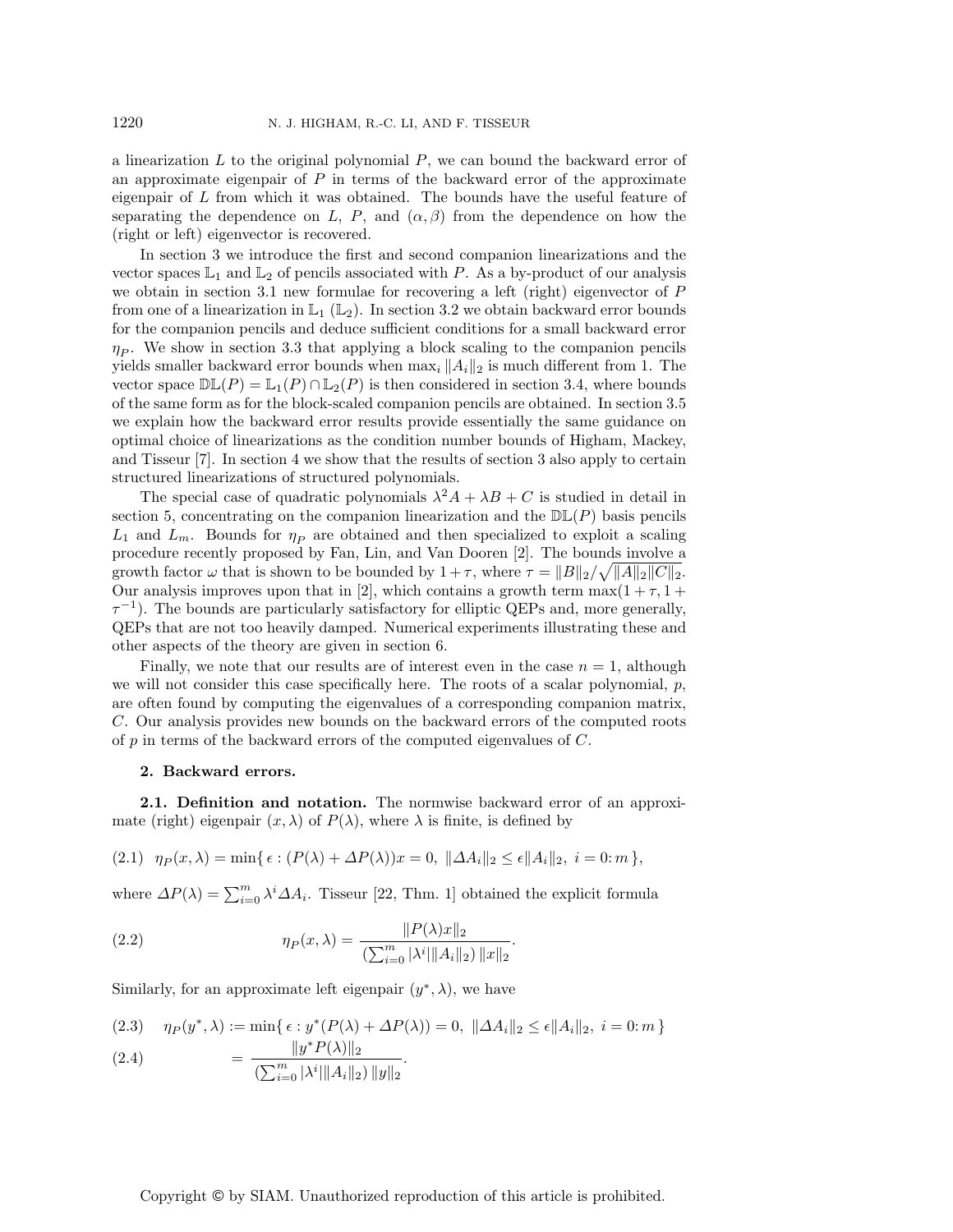Also of interest is the backward error of the approximate triplet  $(x, y, \lambda)$  [22, Thm. 4]:

(2.5) 
$$
\eta_P(x, y^*, \lambda) := \min\{\epsilon : (P(\lambda) + \Delta P(\lambda))x = 0, y^*(P(\lambda) + \Delta P(\lambda)) = 0, \|\Delta A_i\|_2 \le \epsilon \|A_i\|_2, i = 0; m\}
$$

(2.6) = 
$$
\max(\eta_P(x,\lambda), \eta_P(y^*,\lambda)).
$$

We make two comments on notation. As an argument of  $\eta$ , a left eigenvector is written as a row vector to distinguish it from a right eigenvector. Symbols such as  $\lambda$ , x, and y will denote both exact and (more often) approximate quantities, with the context making clear which usage is in effect. The alternative of using a tilde to denote approximate quantities leads to rather cumbersome formulae.

In order to define backward errors valid for all  $\lambda$ , including  $\infty$ , we rewrite the polynomial in the homogeneous form

$$
P(\alpha, \beta) = \sum_{i=0}^{m} \alpha^{i} \beta^{m-i} A_{i}
$$

and identify  $\lambda$  with any pair  $(\alpha, \beta) \neq (0, 0)$  for which  $\lambda = \alpha/\beta$ . The definitions (2.1), (2.3), and (2.5) are trivially rewritten in terms of  $\alpha$  and  $\beta$ . Using  $P(\alpha, \beta) = \beta^m P(\alpha/\beta)$ for  $\beta \neq 0$ , we find that in place of (2.2), (2.4), and (2.6) we have

(2.7) 
$$
\eta_P(x, \alpha, \beta) = \frac{\|P(\alpha, \beta)x\|_2}{\left(\sum_{i=0}^m |\alpha|^i |\beta|^{m-i} \|A_i\|_2\right) \|x\|_2},
$$

(2.8) 
$$
\eta_P(y^*, \alpha, \beta) = \frac{\|y^* P(\alpha, \beta)\|_2}{\left(\sum_{i=0}^m |\alpha|^i |\beta|^{m-i} \|A_i\|_2\right) \|y\|_2},
$$

(2.9) 
$$
\eta_P(x, y^*, \alpha, \beta) = \max(\eta_P(x, \alpha, \beta), \eta_P(y^*, \alpha, \beta)).
$$

Note that these expressions are independent of the choice of  $\alpha$  and  $\beta$  representing the eigenvalue; that is, a scaling  $\alpha \leftarrow \theta \alpha$ ,  $\beta \leftarrow \theta \beta$  with  $\theta \neq 0$  leaves the expressions unchanged.

**2.2. Bounding the backward error for** *P* **relative to that for** *L***.** Let  $L(\lambda) = \lambda X + Y$  be a linearization of  $P(\lambda)$ . For approximate right eigenvectors z of L and x of P, both corresponding to an approximate eigenvalue $(\alpha, \beta)$ , our aim is to compare  $\eta_P(x, \alpha, \beta)$  with

(2.10) 
$$
\eta_L(z,\alpha,\beta) = \frac{\|L(\alpha,\beta)z\|_2}{(\|\alpha\| \|X\|_2 + \|\beta\| \|Y\|_2)\|z\|_2},
$$

which is obtained by applying (2.7) to  $L(\alpha, \beta) = \alpha X + \beta Y$ . Of course, this comparison is possible only if there is some well-defined relation between  $x$  and  $z$ . Such a relation, and a means for bounding  $\eta_P$ , both follow from one key assumption: that we can find an  $n \times nm$  matrix polynomial  $G(\alpha, \beta)$  such that

(2.11) 
$$
G(\alpha, \beta)L(\alpha, \beta) = g^T \otimes P(\alpha, \beta)
$$

for some nonzero  $g \in \mathbb{C}^m$ , where ⊗ denotes the Kronecker product [15, sec. 12.1]. Necessarily,  $G(\alpha, \beta)$  will have degree  $m-1$ . Note that this is a one-sided transformation as opposed to the two-sided transformation in the definition of linearization. Then we have

(2.12) 
$$
G(\alpha, \beta)L(\alpha, \beta)z = (g^T \otimes P(\alpha, \beta))z = P(\alpha, \beta)(g^T \otimes I_n)z,
$$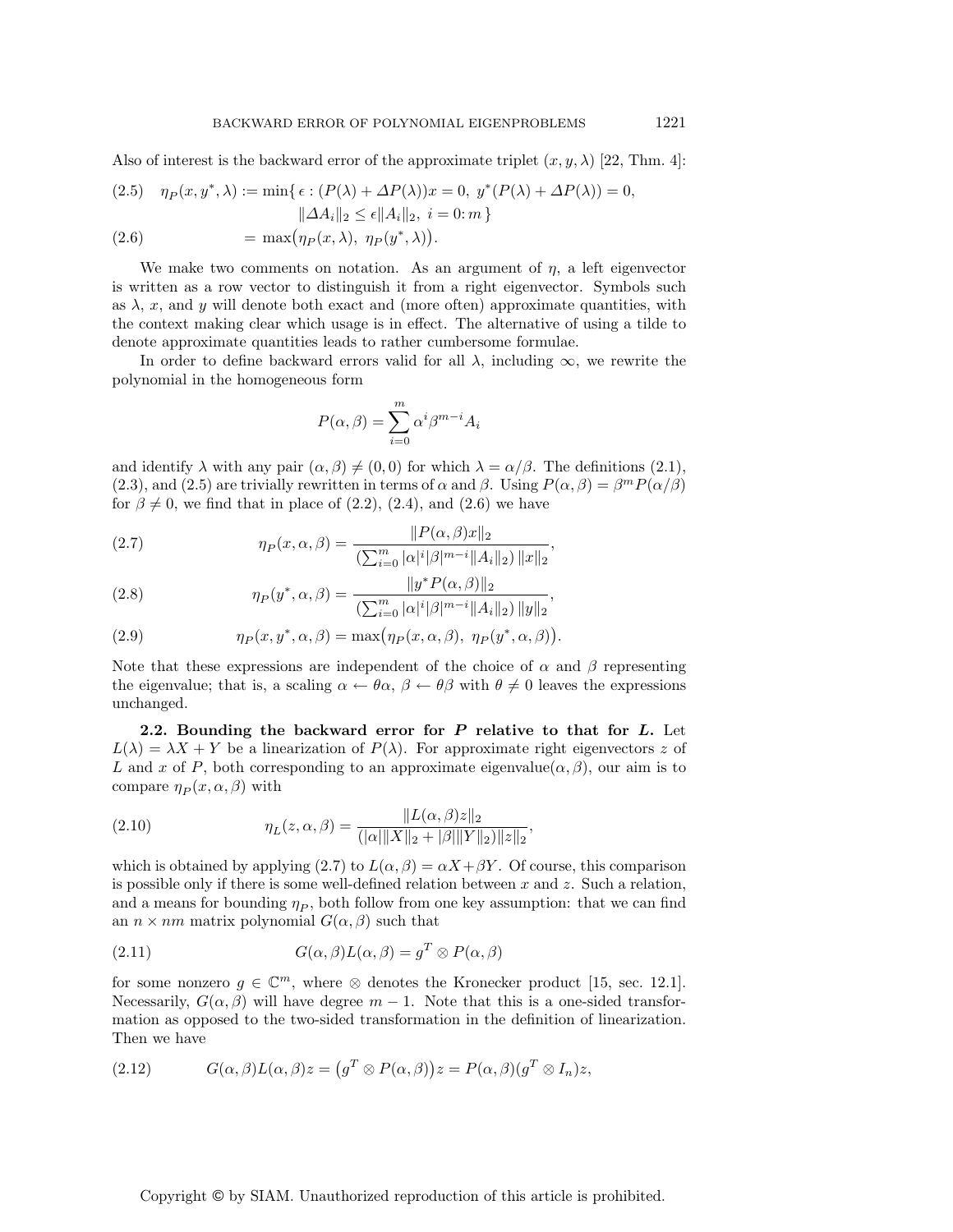where the latter equation relies on  $q<sup>T</sup>$  being a row vector. Thus if z is an eigenvector of L then

(2.13) 
$$
x := (g^T \otimes I_n)z = \sum_{i=1}^m g_i z_i, \qquad z_i := z((i-1)n + 1:in)
$$

is an eigenvector of  $P$ , provided that  $x$  is nonzero. This latter requirement is not satisfied in general but will be proved for some important classes of linearizations. As an example, for the first companion linearization  $C_1(\alpha, \beta) = \beta^3 C_1(\alpha/\beta)$  in (1.3), it is easily checked that  $G(\alpha, \beta) = [\alpha^2 I \quad -(\beta^2 A_0 + \alpha \beta A_1) \quad -\alpha \beta A_0]$  satisfies (2.11) with  $g = e_1$ , the first column of the identity matrix, and that if z is a right eigenvector of  $C_1$  and  $\alpha \neq 0$  then  $x = z_1 = z(1:n) \neq 0$  is a right eigenvector for P (cf. (1.4)).

Suppose now that  $(2.11)$  is satisfied, an approximate right eigenvector z of L is given, and x is given by  $(2.13)$ . Then, by  $(2.7)$ ,  $(2.10)$ , and  $(2.12)$ ,

$$
(2.14) \quad \eta_P(x,\alpha,\beta) \le \frac{\|G(\alpha,\beta)\|_2 \|L(\alpha,\beta)z\|_2}{(\sum_{i=0}^m |\alpha|^i |\beta|^{m-i} \|A_i\|_2) \|x\|_2}
$$

$$
\le \frac{|\alpha| \|X\|_2 + |\beta| \|Y\|_2}{\sum_{i=0}^m |\alpha|^i |\beta|^{m-i} \|A_i\|_2} \cdot \frac{\|G(\alpha,\beta)\|_2 \|z\|_2}{\|x\|_2} \cdot \eta_L(z,\alpha,\beta).
$$

This bound largely separates the dependence on L, P, and  $(\alpha, \beta)$  (in the first term) from the dependence on  $G$  and  $z$  (in the second term).

For left eigenvectors the appropriate analogue of the assumption (2.11) is that there exists an  $mn \times n$  matrix polynomial  $H(\alpha, \beta)$  such that

(2.15) 
$$
L(\alpha, \beta)H(\alpha, \beta) = h \otimes P(\alpha, \beta)
$$

for some nonzero  $h \in \mathbb{C}^m$ . We then have, for  $w \in \mathbb{C}^{mn}$ ,

(2.16) 
$$
w^* L(\alpha, \beta) H(\alpha, \beta) = w^* (h \otimes P(\alpha, \beta)) = w^* (h \otimes I_n) P(\alpha, \beta).
$$

Hence if  $w$  is a left eigenvector of  $L$  then

(2.17) 
$$
y := (h^* \otimes I_n)w = \sum_{i=1}^m \overline{h}_i w_i, \qquad w_i := w((i-1)n + 1:in)
$$

is a left eigenvector of  $P$ , provided that it is nonzero. From  $(2.8)$  and  $(2.17)$  we obtain for an approximate left eigenvector  $w$  of  $L$  the bound

$$
(2.18) \qquad \eta_P(y^*, \alpha, \beta) \le \frac{|\alpha| \|X\|_2 + |\beta| \|Y\|_2}{\sum_{i=0}^m |\alpha|^i |\beta|^{m-i} \|A_i\|_2} \cdot \frac{\|H(\alpha, \beta)\|_2 \|w\|_2}{\|y\|_2} \cdot \eta_L(w^*, \alpha, \beta).
$$

In the rest of this paper we show that one or both of assumptions (2.11) and (2.15) are satisfied for a wide class of linearizations, and we study the upper bounds (2.14) and (2.18).

**3. Unstructured linearizations.** We first concentrate on general, unstructured matrix polynomials, treating companion and  $D\mathbb{L}(P)$  linearizations.

Associated with P are two companion pencils,  $C_1(\lambda) = \lambda X_1 + Y_1$  and  $C_2(\lambda) =$  $\lambda X_2 + Y_2$ , called the first and second companion forms [15, sec. 14.1], respectively,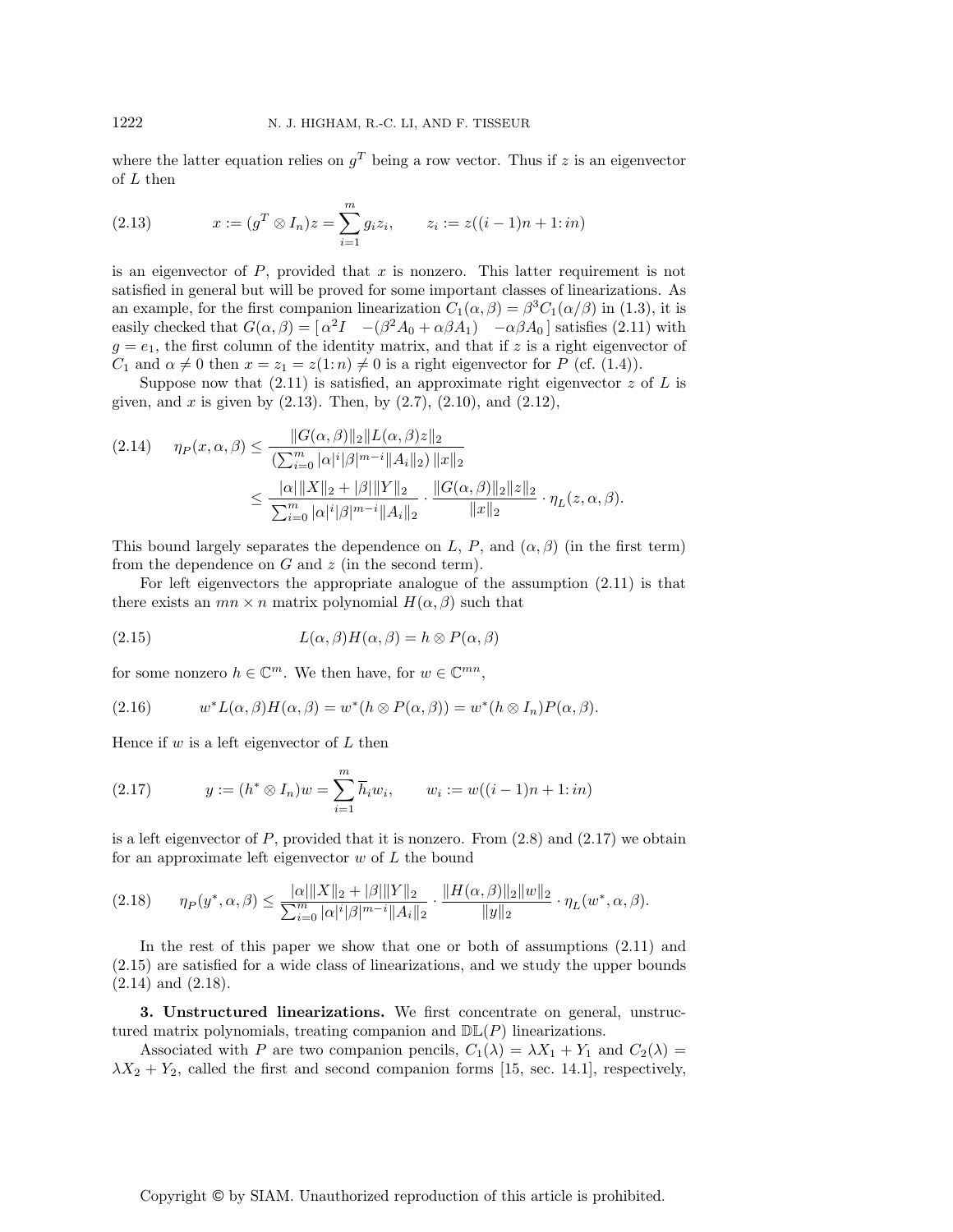where

$$
X_1 = X_2 = \text{diag}(A_m, I_n, \dots, I_n),
$$
  
(3.1)  $Y_1 = \begin{bmatrix} A_{m-1} & A_{m-2} & \dots & A_0 \\ -I_n & 0 & \dots & 0 \\ \vdots & \ddots & \ddots & \vdots \\ 0 & \dots & -I_n & 0 \end{bmatrix}, Y_2 = \begin{bmatrix} A_{m-1} & -I_n & \dots & 0 \\ A_{m-2} & 0 & \ddots & \vdots \\ \vdots & \vdots & \ddots & -I_n \\ A_0 & 0 & \dots & 0 \end{bmatrix}.$ 

They are widely used in practice. For example, the MATLAB function polyeig that solves the PEP uses the reversed first companion linearization rev $C_1(\lambda)$  of the reversed matrix polynomial rev $P(\lambda)$ . The reversal operator is defined for P in (1.1) by

(3.2) 
$$
\operatorname{rev} P(\lambda) = \lambda^m P(1/\lambda) = \sum_{i=0}^m \lambda^i A_{m-i}.
$$

The companion forms have the important property that they are always linearizations [19, sec. 4].

 $C_1(\lambda)$  and  $C_2(\lambda)$  belong to large sets of potential linearizations recently identified by Mackey et al. [19] and studied in [6] and [19]. With the notation  $\Lambda =$  $[\lambda^{m-1}, \lambda^{m-2}, \ldots, 1]^T$ , these sets are

(3.3) 
$$
\mathbb{L}_1(P) = \{ L(\lambda) : L(\lambda)(\Lambda \otimes I_n) = v \otimes P(\lambda), v \in \mathbb{C}^m \},
$$

(3.4) 
$$
\mathbb{L}_2(P) = \{ L(\lambda) : (A^T \otimes I_n)L(\lambda) = \tilde{v}^T \otimes P(\lambda), \ \tilde{v} \in \mathbb{C}^m \}.
$$

There are many  $L(\lambda) \in \mathbb{L}_1(P)$  corresponding to a given v, and likewise for  $\mathbb{L}_2(P)$ ; indeed,  $\mathbb{L}_1(P)$  and  $\mathbb{L}_2(P)$  both have dimension  $m(m-1)n^2 + m$  [19, Cor. 3.6]. It is easy to check that  $C_1(\lambda)$  and  $C_2(\lambda)$  belong to  $\mathbb{L}_1(P)$  and  $\mathbb{L}_2(P)$ , respectively, with  $\tilde{v} = v = e_1$ ; so the pencils in  $\mathbb{L}_1$  and  $\mathbb{L}_2$  can be thought of as generalizations of the first and second companion forms. It is proved in [19, Prop. 3.2, Prop. 3.12, Thm. 4.7] that  $\mathbb{L}_1(P)$  and  $\mathbb{L}_2(P)$  are vector spaces and that almost all pencils in these spaces are linearizations of P.

One of the underlying reasons for the interest in  $\mathbb{L}_1$  and  $\mathbb{L}_2$  is that eigenvectors of P can be directly recovered from eigenvectors of linearizations in  $\mathbb{L}_1$  and  $\mathbb{L}_2$ . As with the backward errors, it is more convenient to use the  $(\alpha, \beta)$  notation, so we define

$$
\Lambda_{\alpha,\beta} = [\alpha^{m-1}, \alpha^{m-2}\beta, \dots, \beta^{m-1}]^T = \beta^{m-1}\Lambda.
$$

THEOREM 3.1 (eigenvector recovery from  $\mathbb{L}_1$  and  $\mathbb{L}_2$ ).

- If  $L \in \mathbb{L}_1(P)$  is a linearization of P then every right eigenvector of L with eigenvalue  $(\alpha, \beta)$  is of the form  $\Lambda_{\alpha,\beta} \otimes x$  for some right eigenvector x of P.
- If  $L \in \mathbb{L}_2(P)$  is a linearization of P then every left eigenvector of L with eigenvalue  $(\alpha, \beta)$  is of the form  $\Lambda_{\alpha,\beta} \otimes y$  for some left eigenvector y of P. Proof. See [19, Thms. 3.8, 3.14, 4.4].  $\Box$

Theorem 3.1 shows that from any right eigenvector  $z$  of  $L \in \mathbb{L}_1$  we can read off a right eigenvector of P by looking at any nonzero subvector  $z_i = z((i - 1)n + 1:in)$ , and similarly a left eigenvector of  $L \in \mathbb{L}_2$  yields a left eigenvector of P.

**3.1.**  $\mathbb{L}_1(P)$  and  $\mathbb{L}_2(P)$ . It is immediate from (3.3) and (3.4) that the pencils in  $\mathbb{L}_1$  satisfy (2.15), while those in  $\mathbb{L}_2$  satisfy (2.11). Therefore our backward error bounds are applicable to left eigenvectors of pencils in  $\mathbb{L}_1$  and right eigenvectors of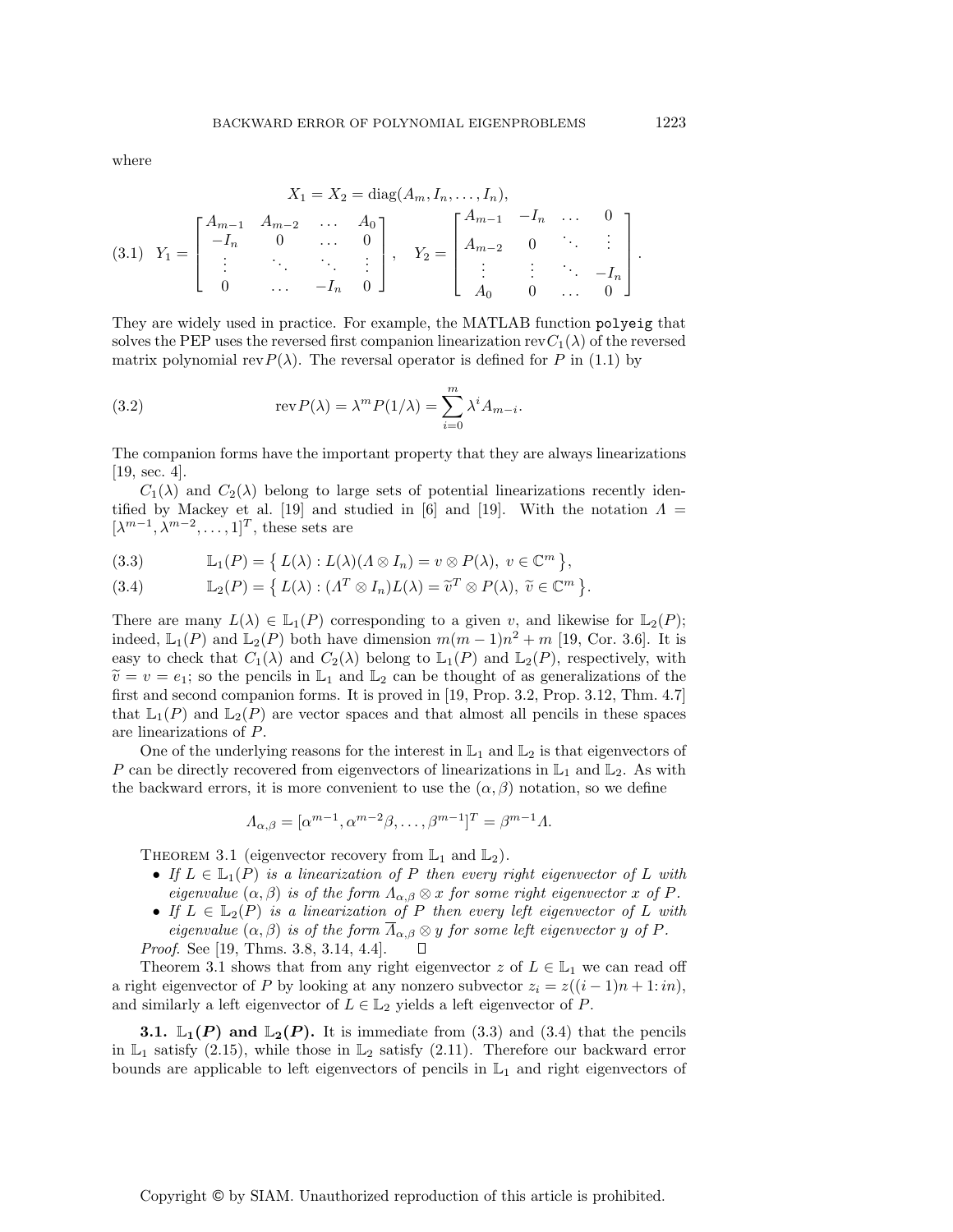pencils in  $\mathbb{L}_2$ , provided that the vectors x in (2.13) and y in (2.17) are nonzero when z and w are exact eigenvectors. In fact, for  $\mathbb{L}_1$  and  $\mathbb{L}_2$  (2.13) and (2.17) define a bijection between eigenvectors of the pencil and of  $P$  and so allow recovery of all the eigenvectors. The following two new results supplement the existing eigenvector recovery formulae in Theorem 3.1.

THEOREM 3.2 (left eigenvector recovery from  $\mathbb{L}_1$ ). Let  $L \in \mathbb{L}_1(P)$  be a linearization of P, with vector v (necessarily nonzero) in  $(3.3)$ . If w is a left eigenvector of L with eigenvalue  $(\alpha, \beta)$  then

$$
(3.5) \t\t y = (v^* \otimes I_n)w
$$

is a left eigenvector of P with eigenvalue  $(\alpha, \beta)$ . Moreover, any left eigenvector of P corresponding to  $(\alpha, \beta)$  can be recovered from one of L from the formula (3.5).

*Proof.* Assume, first, that  $\mu \equiv (\alpha, \beta)$  is finite. For arbitrary  $\lambda$ , premultiplying the condition defining  $\mathbb{L}_1$  by  $w^*$  (or simply using the  $\lambda$ -analogue of (2.16)) gives

$$
w^*L(\lambda)(\Lambda\otimes I_n)=w^*\big(v\otimes P(\lambda)\big)=w^*(v\otimes I_n)P(\lambda)=:y^*P(\lambda).
$$

Since  $w^*L(\mu) = 0$ , it follows that  $y^*P(\mu) = 0$ . We therefore just have to show that  $y \neq 0$ . We suppose that  $y = 0$  and will obtain a contradiction. If  $y = 0$  then  $w^*L(\lambda)(\Lambda\otimes I_n)\equiv 0$ . Since L is linear, we can write

$$
w^*L(\lambda)=[b_1(\lambda), b_2(\lambda),...,b_m(\lambda)],
$$

where  $b_i(\lambda) = c_i \lambda + d_i \in \mathbb{C}^{1 \times n}$  is linear. Then

$$
0 \equiv w^* L(\lambda)(\Lambda \otimes I_n) = [b_1(\lambda), b_2(\lambda), \dots, b_m(\lambda)] \begin{bmatrix} \lambda^{m-1} I_n \\ \lambda^{m-2} I_n \\ \vdots \\ I_n \end{bmatrix}
$$
  
=  $\lambda^{m-1} b_1(\lambda) + \lambda^{m-2} b_2(\lambda) + \dots + b_m(\lambda)$   
=  $\lambda^m c_1 + \lambda^{m-1} (d_1 + c_2) + \dots + \lambda (d_{m-1} + c_m) + d_m.$ 

Hence  $c_1 = 0, d_1 = -c_2, \ldots, d_{m-1} = -c_m, d_m = 0$ . Then

$$
0 = w^*L(\mu) = [b_1(\mu), b_2(\mu), \dots, b_m(\mu)] = [-c_2, \ \mu c_2 - c_3, \dots, \mu c_{m-1} - c_m, \ \mu c_m],
$$

which implies  $c_2 = c_3 = \cdots = c_m = 0$ . Hence  $b_i(\lambda) \equiv 0$  for all i. Thus  $w^*L(\lambda) \equiv 0$ , which means that L is a nonregular polynomial. But by [19, Thm. 4.3],  $L \in \mathbb{L}_1(P)$ being nonregular implies that  $L$  is not a linearization of  $P$ . This is a contradiction, and so  $y \neq 0$ , as required.

The case  $\mu = \infty$  can be handled by expressing L and P in homogeneous  $(\alpha, \beta)$ form and using  $\mu \equiv (1,0)$ . The details are a minor variation on those above.

Finally, consider the map  $w \mapsto (v^* \otimes I_n)w$  from  $\mathcal{K}_1 = \text{left ker }L(\alpha, \beta)$  to  $\mathcal{K}_2 =$ left ker $P(\alpha, \beta)$ , where left ker denotes the left kernel. The first part showed that this map has kernel  $\{0\}$ . Since  $L \in \mathbb{L}_{1}(P)$  is a linearization and P is regular, L is a strong linearization<sup>1</sup> [19, Thm. 4.3]. Hence the geometric multiplicity of any eigenvalue (including  $\infty$ ) is the same for L and P [14]; that is,  $\mathcal{K}_1$  and  $\mathcal{K}_2$  have the same dimension. It follows that the map is a bijection, and the result is proved.

 ${}^{1}L$  is a strong linearization of P if it is a linearization for P and revL is a linearization for revP.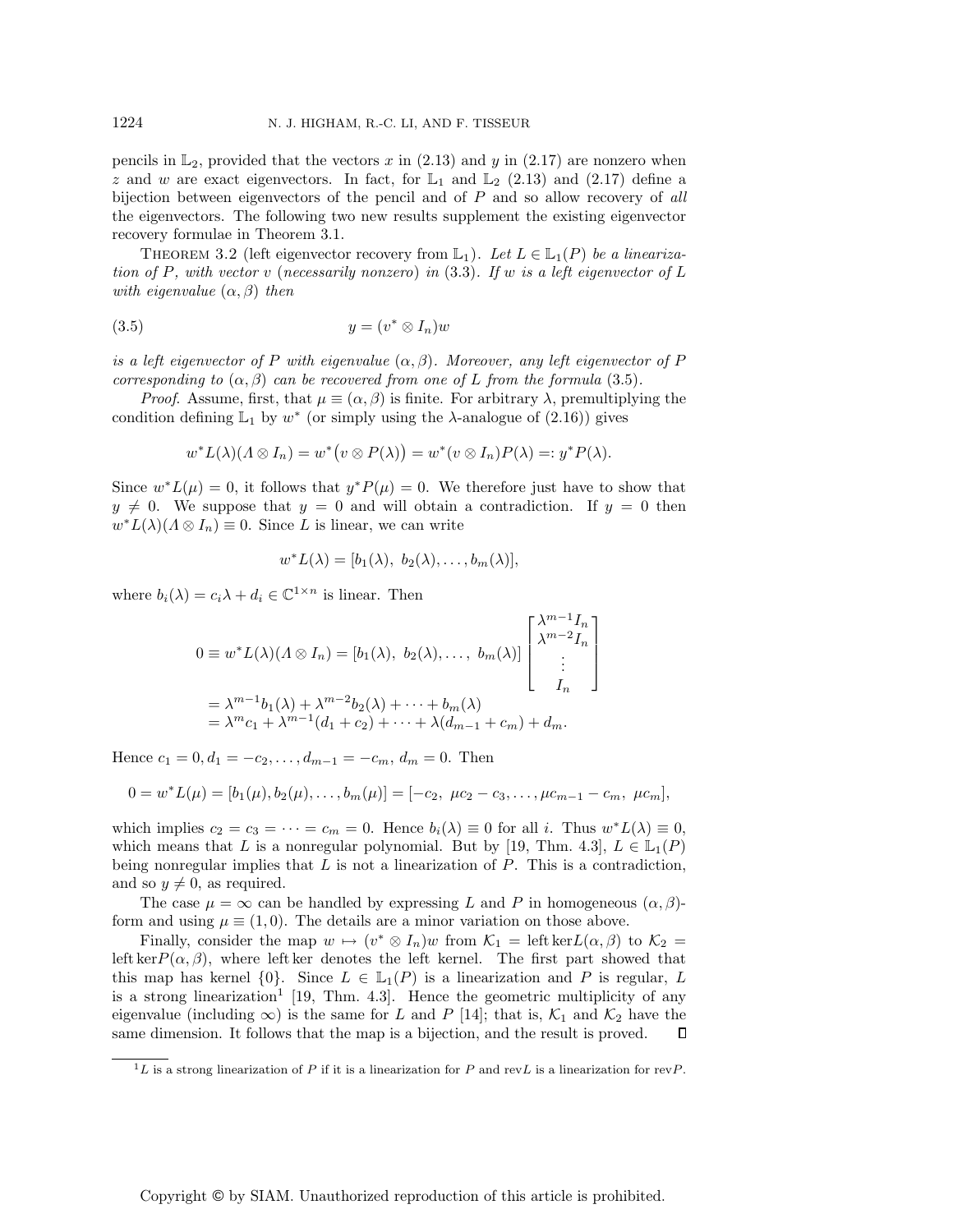THEOREM 3.3 (right eigenvector recovery from  $\mathbb{L}_2$ ). Let  $L \in \mathbb{L}_2(P)$  be a linearization, with vector  $\tilde{v}$  (necessarily nonzero) in (3.4). If z is a right eigenvector of L with eigenvalue  $(\alpha, \beta)$  then

(3.6) 
$$
x = (\tilde{v}^T \otimes I_n)z
$$

is a right eigenvector of P with eigenvalue  $(\alpha, \beta)$ . Moreover, any right eigenvector of P corresponding to  $(\alpha, \beta)$  can be recovered from one of L from the formula (3.6).

Proof. The proof is entirely analogous to that of Theorem 3.2. П

The broader significance of Theorems 3.2 and 3.3 combined with Theorem 3.1 is that both left and right eigenvectors of pencils in  $\mathbb{L}_1$  and  $\mathbb{L}_2$  yield corresponding eigenvectors of P via simple formulae.

We will not write down backward error bounds for  $\mathbb{L}_1$  and  $\mathbb{L}_2$ , but will do so for their intersection in section 3.4.

**3.2. Companion linearizations.** It is easy to see that  $C_2(P) = C_1(P^T)^T$ , where  $P<sup>T</sup>$  denotes the polynomial obtained by transposing each coefficient matrix  $A<sub>i</sub>$ . This property implies that any backward error results for  $C_1$  have a counterpart for  $C_2$ , and so it suffices to concentrate on the first companion form.

Is the factorization (2.11) possible for the first companion linearization? For  $C_1$ in (1.3) with  $m = 3$  it is straightforward to verify that  $E(\alpha, \beta)C_1(\alpha, \beta) = I_3 \otimes P(\alpha, \beta)$ with

$$
E(\alpha,\beta)=\begin{bmatrix} \alpha^2 I_n & -(\beta^2 A_0 + \alpha\beta A_1) & -\alpha\beta A_0 \\ \alpha\beta I_n & \alpha\beta A_2 + \alpha^2 A_3 & -\beta^2 A_0 \\ \beta^2 I_n & \beta^2 A_2 + \alpha\beta A_3 & \beta^2 A_1 + \alpha\beta A_2 + \alpha^2 A_3 \end{bmatrix}
$$

(indeed the first block row of this equation was mentioned in section 2.2), so that we have three choices for  $G(\alpha, \beta)$ , namely,  $G_k(\alpha, \beta) := (e_k^T \otimes I_n)E(\alpha, \beta)$ ,  $k = 1:3$ . This result generalizes to arbitrary degrees m.

LEMMA 3.4. For the first companion form  $C_1(\alpha, \beta) = \alpha X_1 + \beta Y_1$ , for any m, there exists a block  $m \times m$  matrix  $E(\alpha, \beta) \in \mathbb{C}^{mn \times mn}$  such that

(3.7) 
$$
E(\alpha, \beta)C_1(\alpha, \beta) = I_m \otimes P(\alpha, \beta),
$$

where the blocks are given by

$$
[E(\alpha,\beta)]_{i1} = \alpha^{m-i}\beta^{i-1}I_n, \qquad [E(\alpha,\beta)]_{ij} = \sum_{k=0}^{m-1} s_k \alpha^k \beta^{m-k-1} A_{\ell_k} \text{ for } j > 1,
$$

where  $s_k \in \{-1,0,1\}$  and the indices  $\ell_k$  are distinct (our notation suppresses the dependence of  $s_k$  and  $\ell_k$  on i and j). The condition (2.11) is satisfied for

(3.8) 
$$
G_k(\alpha, \beta) = (e_k^T \otimes I_n) E(\alpha, \beta), \quad g = e_k, \qquad k = 1; m.
$$

*Proof.* The proof consists of a direct verification that  $E(\alpha, \beta)$  defined by

$$
[E(\alpha,\beta)]_{ij} = \begin{cases} \alpha^{m-i}\beta^{i-1}I_n, & 1 \le i \le m, \ j = 1, \\ -( \alpha/\beta)^{j-i} \sum_{k=0}^{m-j} \alpha^{k-1}\beta^{m-k}A_k, & 1 \le i < j, \ 1 < j \le m, \\ (\alpha/\beta)^{j-i} \sum_{k=m-j+1}^{m} \alpha^{k-1}\beta^{m-k}A_k, & 1 < j \le i \le m, \end{cases}
$$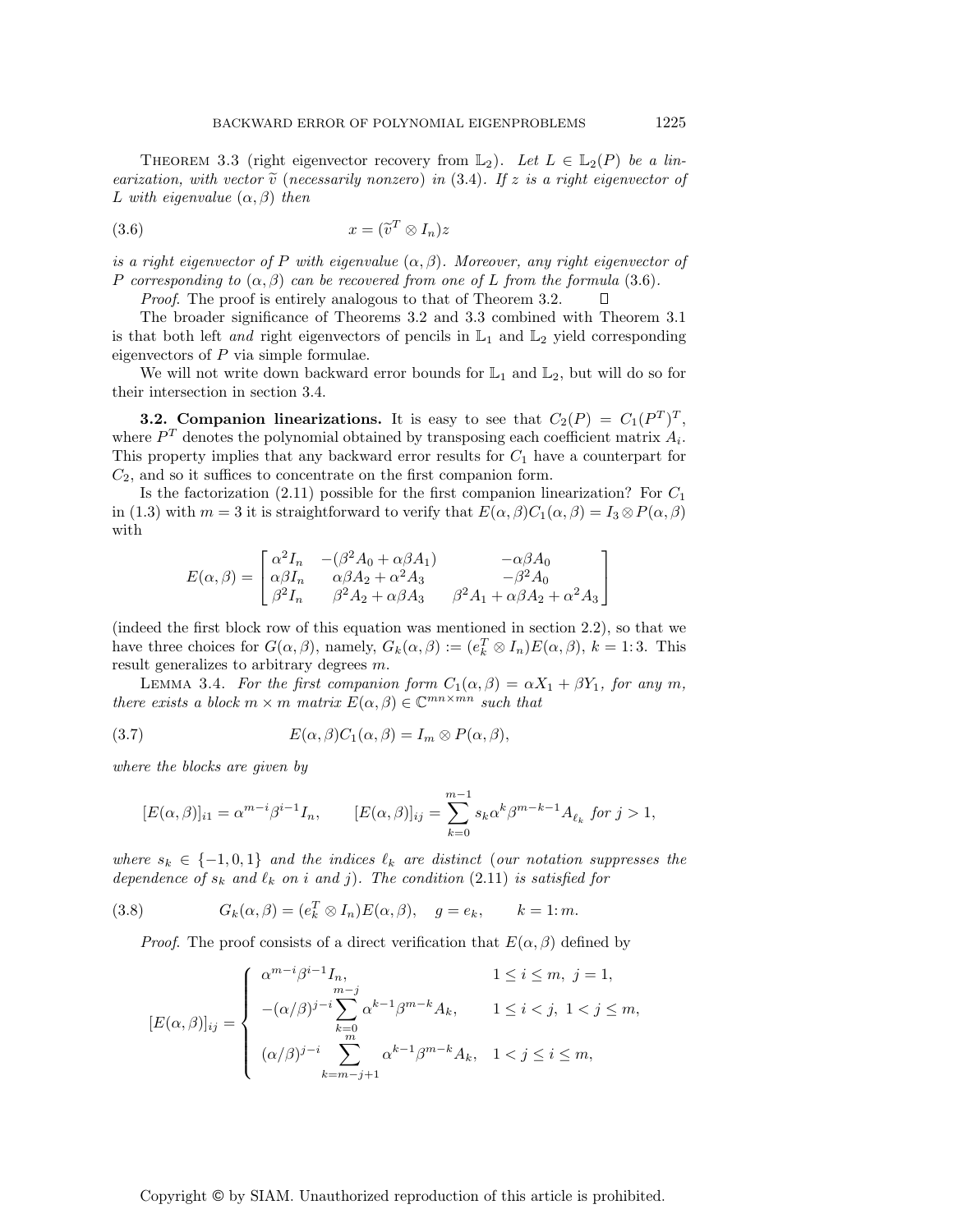satisfies (3.7).  $\Box$ 

The next lemma will be useful when taking norms of block matrices.

The next lemma will be useful when taking norms of block matrices.<br>LEMMA 3.5. For any block  $\ell \times m$  matrix B we have  $||B||_2 \leq \sqrt{\ell m} \max_{i,j} ||B_{ij}||_2$ . *Proof.* Partitioning x conformably with  $B$ , we have

$$
||Bx||_2^2 = \sum_{i=1}^{\ell} \left\| \sum_{j=1}^m B_{ij} x_j \right\|_2^2 \le \max_{i,j} ||B_{ij}||_2^2 \sum_{i=1}^{\ell} \left( \sum_{j=1}^m ||x_j||_2 \right)^2
$$
  

$$
\le \max_{i,j} ||B_{ij}||_2^2 \sum_{i=1}^{\ell} m \left( \sum_{j=1}^m ||x_j||_2^2 \right) = \ell m \max_{i,j} ||B_{ij}||_2^2 ||x||_2^2.
$$

The result follows.

 $\Box$ 

To investigate the size of the upper bound in (2.14) for  $L(\alpha, \beta) = C_1(\alpha, \beta)$  $\alpha X_1 + \beta Y_1$  we need to bound  $||X_1||_2$ ,  $||Y_1||_2$ , and the norm of the kth block row  $G_k(\alpha, \beta)$  of  $E(\alpha, \beta)$ . We find that

$$
(3.9) \t\t\t ||X_1||_2 = \max(||A_m||_2, 1), \t ||Y_1||_2 \le m \max\Big(1, \max_{i=0:m-1} ||A_i||_2\Big),
$$

where we used Lemma 3.5 for  $Y_1$ . From Lemma 3.4 we have, for  $j > 1$ ,

$$
||E(\alpha,\beta)_{ij}||_2 \leq \max_{\ell} ||A_{\ell}||_2 \sum_{k=0}^{m-1} |\alpha|^k |\beta|^{m-k-1} = ||A_{\alpha,\beta}||_1 \max_{\ell} ||A_{\ell}||_2,
$$

so that on using Lemma 3.5,

(3.10) 
$$
||G_k(\alpha, \beta)||_2 \le \sqrt{m} ||A_{\alpha, \beta}||_1 \max(1, \max_i ||A_i||_2),
$$

this upper bound being independent of k. We can now bound the ratio  $\eta_P(z_k, \alpha, \beta)$ /  $\eta_L(z,\alpha,\beta)$  in terms of the approximate right eigenpair  $(z,\alpha,\beta)$  and the coefficient matrices defining P.

THEOREM 3.6. Let z be an approximate right eigenvector of  $C_1$  corresponding to the approximate eigenvalue  $(\alpha, \beta)$ . Then for  $z_k = z((k-1)n + 1: kn)$ ,  $k = 1:m$ , we have

$$
\frac{1}{m^{1/2}} \le \frac{\eta_P(z_k, \alpha, \beta)}{\eta_{C_1}(z, \alpha, \beta)} \le m^{3/2} \frac{(|\alpha| + |\beta|) ||A_{\alpha, \beta}||_1 \max(1, \max_i ||A_i||_2)^2 ||z||_2}{\sum_{i=0}^m |\alpha|^i |\beta|^{m-i} ||A_i||_2} \frac{||z||_2}{||z_k||_2}
$$
\n
$$
(3.11) \le m^{5/2} \frac{\max(1, \max_i ||A_i||_2)^2 ||z||_2}{\min(||A_0||_2, ||A_m||_2)} \frac{||z||_2}{||z_k||_2}.
$$

*Proof.* The first upper bound is obtained by combining  $(2.14)$  with  $(3.9)$  and (3.10). For the second upper bound it suffices to note that

$$
\frac{(|\alpha|+|\beta|)\|A_{\alpha,\beta}\|_1}{\sum_{i=0}^m |\alpha|^i|\beta|^{m-i}\|A_i\|_2} \le \frac{(|\alpha|+|\beta|)(|\alpha|^{m-1}+|\alpha|^{m-2}|\beta|+\cdots+|\beta|^{m-1})}{\min(\|A_0\|_2, \|A_m\|_2)(|\alpha|^m+|\beta|^m)}
$$
  

$$
\le \frac{m}{\min(\|A_0\|_2, \|A_m\|_2)}
$$

by [7, Lem. A.1, (A.1)]. To prove the lower bound, let  $\{\Delta A_i\}$  be an optimal set of perturbations in the definition of  $\eta_P$ . These trivially yield feasible perturbations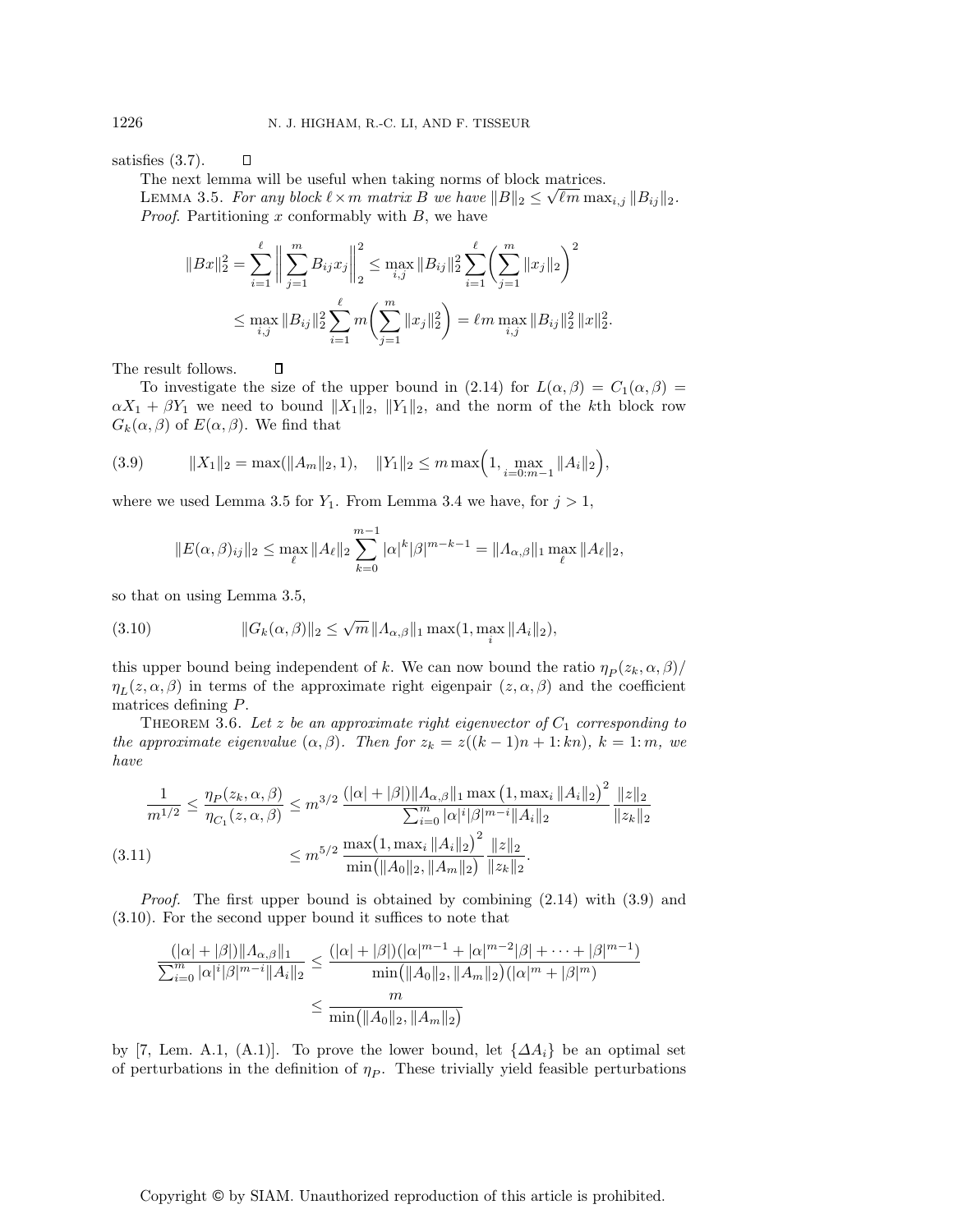$\Delta X_1 = \text{diag}(\Delta A_m, 0, \ldots, 0)$  of  $X_1$  and  $\Delta Y_1$  of  $Y_1$ , with  $\Delta Y_1$  being zero except for the first block row  $[\Delta A_{m-1}, \ldots, \Delta A_0]$ .  $\|\Delta X_1\|_2 \leq \eta_P \|X_1\|_2$  is immediate. Using Lemma 3.5,

$$
\|\Delta Y_1\|_2 \le m^{1/2} \max_{i=0:m-1} \|\Delta A_i\|_2 \le m^{1/2} \eta P \max_{i=0:m-1} \|A_i\|_2 \le m^{1/2} \eta P \|Y_1\|_2.
$$

The theorem reveals two main sufficient conditions for  $\eta_P$  to be not much larger than  $\eta_{C_1}$ . The first is that  $||z||_2/||z_k||_2$  is not much larger than 1. In the context of floating point arithmetic this requirement is to be expected, because if  $||z||_2 \gg ||z_k||_2$ then  $z_k$  is likely to have suffered damaging subtractive cancellation in its formation. The second condition is that  $\min(\|A_0\|_2, \|A_m\|_2) \approx \max_i \|A_i\|_2 \approx 1$ , which is certainly true if  $||A_i||_2 \approx 1$  for all i. Since  $C_1 \in L_1(P)$ , Theorem 3.1 shows that the exact eigenvector is of the form  $z = \Lambda_{\alpha,\beta} \otimes x$ ; since the largest element of  $\Lambda_{\alpha,\beta}$  is the first or the last we can achieve  $||z||_2/||z_k||_2 \in [1, \sqrt{m}]$  by taking  $k = 1$  if  $|\alpha| \geq |\beta|$  or  $k = m$  if  $|\alpha| \leq |\beta|$ . The importance for achieving a good backward error of recovering x from the largest block component of  $z$  has already been noted and shown empirically for the QEP by Tisseur [22, sec. 3.2]; our analysis provides theoretical confirmation for all degrees m.

We now turn to the backward error for a left eigenpair. Since  $C_1 \in L_1(P)$  with  $v = e_1$  we have  $L(\alpha, \beta)(\Lambda_{\alpha, \beta} \otimes I_n) = e_1 \otimes P(\alpha, \beta)$ , so that  $(2.15)$  is satisfied with  $H(\alpha, \beta) = \Lambda_{\alpha, \beta} \otimes I_n$  and  $h = e_1$ . The ensuing eigenvector recovery property is, from (2.17) or (3.5),  $y = w(1:n)$ . Before obtaining a backward error bound we give a more complete description of the relation between  $y$  and  $w$ , which will aid in the interpretation of the bound. The following result extends [7, Lem. 7.2], which is stated for simple, finite, nonzero eigenvalues, to an arbitrary eigenvalue expressed in  $(\alpha, \beta)$ -form.

LEMMA 3.7 (left eigenvector recovery for  $C_1$ ). The vector  $y \in \mathbb{C}^n$  is a left eigenvector of P corresponding to the eigenvalue  $(\alpha, \beta)$  if and only if

$$
(3.12) \quad w = \begin{cases} \begin{bmatrix} [\alpha^{m-1}I_n]^* \\ -[\alpha^{m-2}\beta A_{m-2} + \dots + \alpha\beta^{m-2}A_1 + \beta^{m-1}A_0]^* \\ -[\alpha^{m-2}\beta A_{m-3} + \dots + \alpha^2\beta^{m-3}A_1 + \alpha\beta^{m-2}A_0]^* \\ \vdots \\ -[\alpha^{m-2}\beta A_0]^* \end{bmatrix} y, & \alpha \neq 0, \\ [\alpha\beta^{m-2}A_m + \beta^{m-1}A_{m-1}]^* \\ \begin{bmatrix} [\alpha\beta^{m-2}A_m + \beta^{m-2}A_2 + \beta^{m-1}A_1]^* \end{bmatrix} y, & \beta \neq 0, \end{cases}
$$

is a left eigenvector of  $C_1$  corresponding to  $(\alpha, \beta)$ . Every left eigenvector of  $C_1$  with eigenvalue  $(\alpha, \beta)$  is of the form (3.12) for some left eigenvector y of P. For a finite eigenvalue, an alternative representation of w is

$$
w^* = y^* [I_n, B_{m-2}, \ldots B_1, B_0],
$$

where  $(P(t) - P(\lambda))/(t - \lambda) = \sum_{i=0}^{m-1} B_i t^i$  and  $B_i = B_i(\lambda)$ .

Proof. Note first that the two different formulae in  $(3.12)$  (either of which can be obtained from the other by multiplying through by the conjugate of  $(\alpha/\beta)^{m-1}$  or its reciprocal and using  $y^*P(\alpha, \beta) = 0$  are needed because when  $\alpha = 0$  (and hence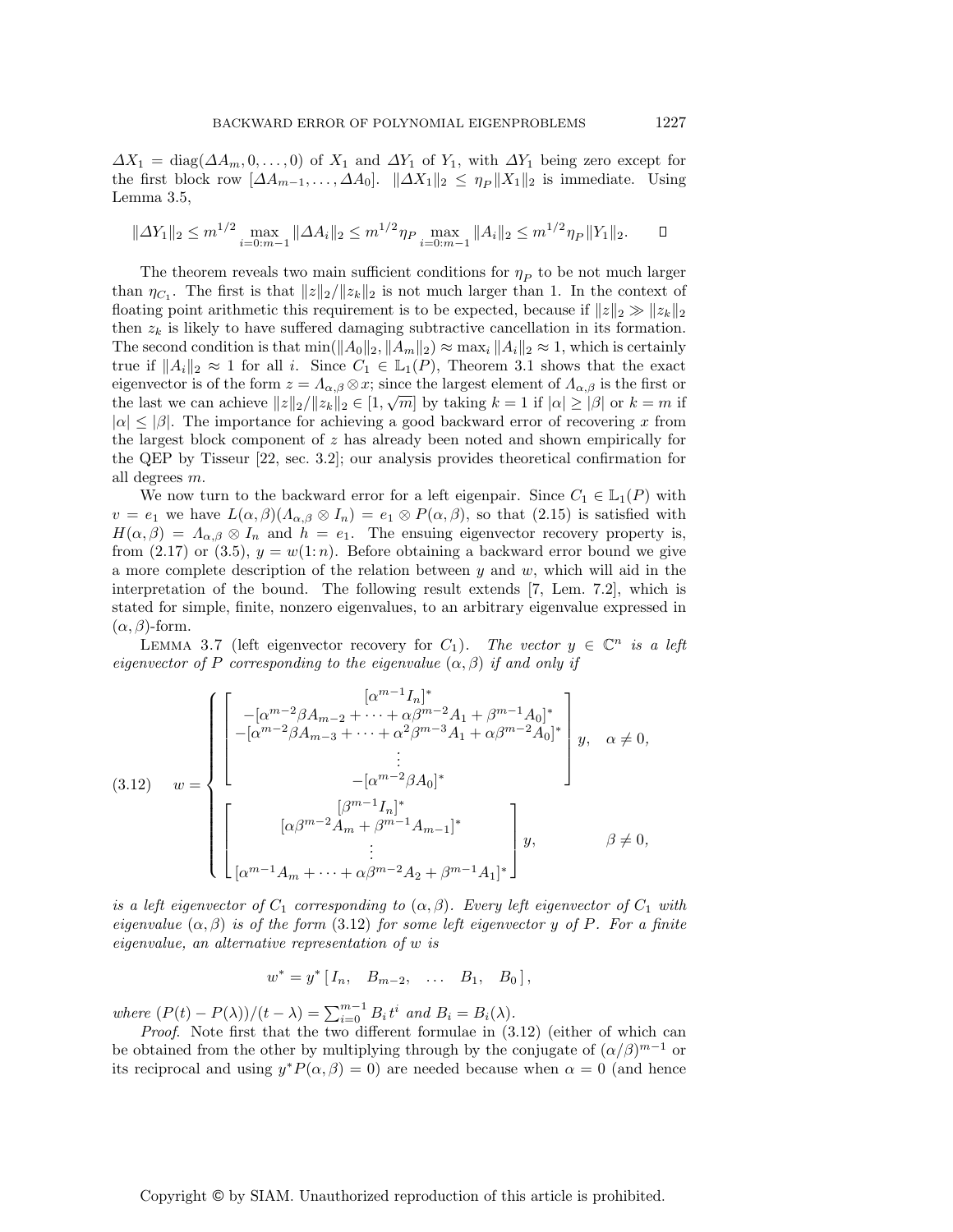$y^*A_0 = 0$ , the first expression is zero, while when  $\beta = 0$  (and hence  $y^*A_m = 0$ ), the second expression is zero.

For the first part it suffices to note that for  $w$  as defined by  $(3.12)$  we have

$$
w^*C_1(\alpha, \beta) = \begin{cases} y^*P(\alpha, \beta)(e_1^T \otimes I_n), & \alpha \neq 0, \\ y^*P(\alpha, \beta)(e_m^T \otimes I_n), & \alpha = 0. \end{cases}
$$

For the next part, since  $C_1$  is a strong linearization [4] and P is regular, any eigenvalue  $(\alpha, \beta)$  of  $C_1$  of geometric multiplicity k is also an eigenvalue of P of geometric multiplicity k. Any k linearly independent eigenvectors y of P for  $(\alpha, \beta)$  clearly yield via  $(3.12)$  k linearly independent eigenvectors of L. Hence any eigenvector of L for  $(\alpha, \beta)$  has the form  $(3.12)$ .

The last part generalizes the analogous formula for scalar companion matrices given by Stewart [21, sec. 2]; we omit the proof. П

Lemma 3.7 shows that even when the eigenvalue is multiple all the left eigenvectors of P can be obtained from the first n components of the left eigenvectors of  $C_1$ .

We can now obtain the desired backward error bounds.

THEOREM 3.8. Let w be an approximate left eigenvector of  $C_1$  corresponding to the approximate eigenvalue  $(\alpha, \beta)$ . Then for  $w_1 = w(1:n)$  we have

$$
\frac{1}{m^{1/2}} \le \frac{\eta_P(w_1^*, \alpha, \beta)}{\eta_{C_1}(w^*, \alpha, \beta)} \le m \frac{(|\alpha| + |\beta|) ||A_{\alpha, \beta}||_2 \max(1, \max_i ||A_i||_2)}{\sum_{i=0}^m |\alpha|^i |\beta|^{m-i} ||A_i||_2} \frac{||w||_2}{||w_1||_2}
$$
\n
$$
(3.13) \le m^{3/2} \frac{\max(1, \max_i ||A_i||_2)}{\min(||A_0||_2, ||A_m||_2)} \frac{||w||_2}{||w_1||_2}.
$$

*Proof.* The first upper bound follows directly from (2.18), (3.9), and  $||H_1(\alpha, \beta)||_2 =$  $||A_{\alpha,\beta} \otimes I_n||_2 = ||A_{\alpha,\beta}||_2$ . For the second upper bound it suffices to note that

$$
\frac{(|\alpha| + |\beta|) ||A_{\alpha,\beta}||_2}{\sum_{i=0}^m |\alpha|^i |\beta|^{m-i} ||A_i||_2} \le \frac{(|\alpha| + |\beta|)(|\alpha|^{2(m-1)} + |\alpha|^{2(m-2)} |\beta^2| + \dots + |\beta|^{2(m-1)})^{1/2}}{\min(||A_0||_2, ||A_m||_2)(|\alpha|^m + |\beta|^m)}
$$
\n(3.14)\n
$$
\le \frac{m^{1/2}}{\min(||A_0||_2, ||A_m||_2)}
$$

by [7, Lem. A.1, (A.3)]. The proof of the lower bound is exactly the same as in Theorem 3.6. П

Notice that compared with the bounds in Theorem 3.6 for right eigenpairs, the factor  $\max_i ||A_i||_2$  is not squared. However, k is no longer a free parameter and so the ratio  $||w||_2/||w_1||_2$  is fixed. Theorem 3.8 shows that  $\eta_P(w_1^*, \alpha, \beta) \approx \eta_{C_1}(w^*, \alpha, \beta)$ is guaranteed provided that  $\min(\|A_0\|_2, \|A_m\|_2) \approx \max_i \|A_i\|_2 \approx 1$  and  $\|w\|_2/\|w_1\|_2$ is not much larger than 1. If  $||A_i||_2 \lesssim 1$  for all i then for an exact left eigenvector w the ratio  $||w||_2/||w_1||_2$  is bounded by about  $(m^3/3)^{1/2}$ ; this can be seen from the first equation in (3.12) if  $|\alpha| \geq |\beta|$  and the second if  $|\alpha| \leq |\beta|$ .

A comparison with earlier work is instructive. Tisseur [22, Thm. 7] and Van Dooren and Dewilde [24, sec. 7] both show that solving a PEP by applying a backward stable solver to the first companion pencil is backward stable for the PEP, under certain conditions on the  $A_i$ . Van Dooren and Dewilde measure the perturbation  $\Delta P$ to P by  $\|[\Delta A_m, \ldots, \Delta A_0]\|_F / \|[A_m, \ldots, A_0]\|_F$  and show that  $\|[A_m, \ldots, A_0]\|_F = 1$ implies stability. Tisseur uses the more stringent measure  $\max_i ||\Delta A_i||_2/||A_i||_2$ , as in (2.1), and proves that  $||A_i||_2 \equiv 1$  implies stability. These analyses are carried out without reference to specific eigenpairs or eigenvector recovery formulae and so they provide much less precise information than the bounds in Theorems 3.6 and 3.8.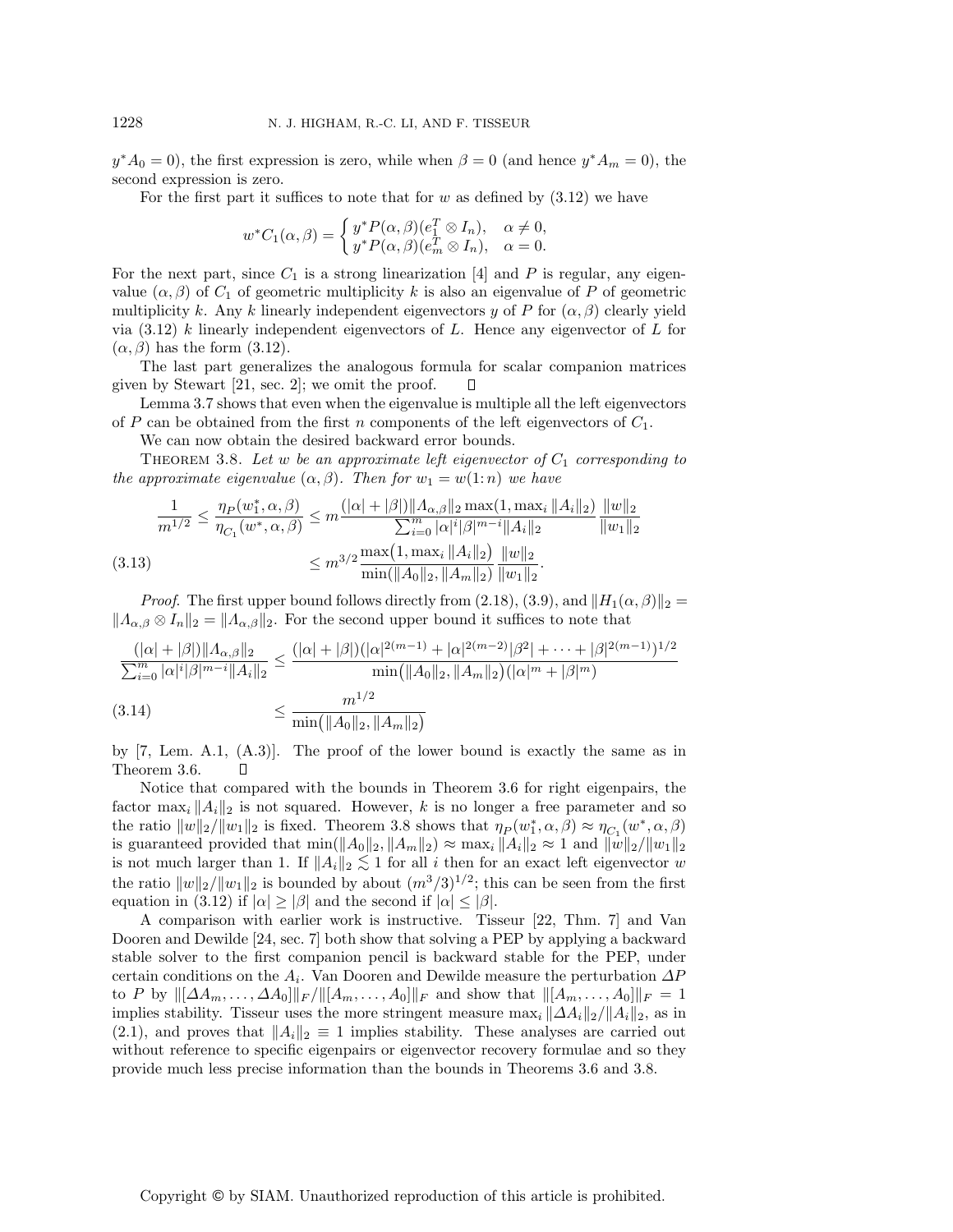**3.3. Scaled companion linearizations.** When the coefficient matrices of P have norms that differ widely, the companion matrices  $C_i(\lambda)$ ,  $i = 1, 2$ , are badly scaled and the bounds of Theorems 3.6 and 3.8 signal that  $\eta_P \gg \eta_{C_1}$  is possible. In this section we study the effect on the backward error of scaling the identity blocks of  $C_i$ .

Let  $D = \text{diag}(d) \otimes I_n$ , where  $d \in \mathbb{R}^m$  with  $d_1 = 1$  and  $d_i > 0$ ,  $i = 2$ : m. It is easily checked that  $DC_1(\lambda) \in \mathbb{L}_1(P)$  with  $v = e_1$ , that  $C_2(\lambda)D \in \mathbb{L}_2(P)$  with  $\tilde{v} = e_1$ , and that both scaled companion pencils are always linearizations. Since  $C_2(P)D = (DC_1(P^T))^T$  we can concentrate on  $DC_1$ . The condition (2.11) becomes  $G_k(\alpha, \beta)D^{-1} \cdot DC_1(\alpha, \beta) = e_k^T \otimes P(\alpha, \beta)$ , where  $G_k$  is defined in (3.8), and we find that

(3.15) 
$$
||DX_1||_2 = \max\left(\max_{i>1} d_i, ||A_m||_2\right),
$$

(3.16) 
$$
||DY_1||_2 \leq m \max\left(\max_{i>1} d_i, \max_{i=0:m-1} ||A_i||_2\right),
$$

(3.17) 
$$
||G_k(\alpha, \beta)D^{-1}||_2 \le \sqrt{m}||\Lambda_{\alpha, \beta}||_1 \max\left(1, \frac{\max_i ||A_i||_2}{\min_{i>1} d_i}\right).
$$

In particular, if we choose  $d_i = \max_{\ell} ||A_{\ell}||_2$ ,  $i = 2: m$ , then

$$
||DX_1||_2 = \max_i ||A_i||_2, \qquad ||DY_1||_2 \le m \max_i ||A_i||_2, ||G_k(\alpha, \beta)D^{-1}||_2 \le \sqrt{m} ||A_{\alpha, \beta}||_1.
$$

As we now show, this scaling yields bounds for  $\eta_P / \eta_{DC_1}$  better than those for  $\eta_P / \eta_{C_1}$ . We introduce the quantity

(3.18) 
$$
\rho = \frac{\max_{i} \|A_{i}\|_{2}}{\min(\|A_{0}\|_{2}, \|A_{m}\|_{2})},
$$

which measures the scaling of the problem.

THEOREM 3.9. Let  $D_s = \text{diag}(1, s, \ldots, s) \otimes I_n \in \mathbb{R}^{mn \times mn}$  with  $s = \max_i ||A_i||_2$ . Let z and w be approximate right and left eigenvectors of  $D_sC_1$  corresponding to the approximate eigenvalue  $(\alpha, \beta)$ . Then for  $z_k = z((k-1)n + 1: kn)$ ,  $k = 1: m$ , we have

$$
\frac{1}{m^{1/2}} \le \frac{\eta_P(z_k, \alpha, \beta)}{\eta_{D_s C_1}(z, \alpha, \beta)} \le m^{3/2} \frac{(|\alpha| + |\beta|) ||A_{\alpha, \beta}||_1 \max_i ||A_i||_2}{\sum_{i=0}^m |\alpha|^i |\beta|^{m-i} ||A_i||_2} \frac{||z||_2}{||z_k||_2} \le m^{5/2} \rho \frac{||z||_2}{||z_k||_2},
$$

and for  $w_1 = w(1:n)$ ,

$$
\frac{1}{m^{1/2}} \leq \frac{\eta_P(w_1^*,\alpha,\beta)}{\eta_{D_sC_1}(w^*,\alpha,\beta)} \leq m\, \frac{(|\alpha|+|\beta|)\|\varLambda_{\alpha,\beta}\|_2\max_i\|A_i\|_2}{\sum_{i=0}^m|\alpha|^i|\beta|^{m-i}\|\varLambda_i\|_2}\frac{\|w\|_2}{\|w_1\|_2} \leq m^{3/2}\,\rho\frac{\|w\|_2}{\|w_1\|_2}
$$

Proof. The proof is analogous to the proofs of Theorems 3.6 and 3.8, making use of  $(3.15)-(3.17)$ .  $\Box$ 

The bounds of Theorem 3.9 for the scaled companion pencil improve upon those for the unscaled pencil in several ways.

1. For the right eigenvector, the term  $\max(1, \max_i ||A_i||_2^2) / \min(||A_0||_2, ||A_m||_2)$ in (3.11) is replaced by  $\rho$ , which is much smaller if  $\max_i \|A_i\|_2 \gg 1$  or  $\max_i \|A_i\|_2 \ll 1$ .

2. For the left eigenvector, the term  $\max(1, \max_i ||A_i||_2)/\min(||A_0||_2, ||A_m||_2)$  in (3.13) is replaced by  $\rho$ , which is much smaller if max<sub>i</sub>  $||A_i||_2 \ll 1$ .

Copyright © by SIAM. Unauthorized reproduction of this article is prohibited.

.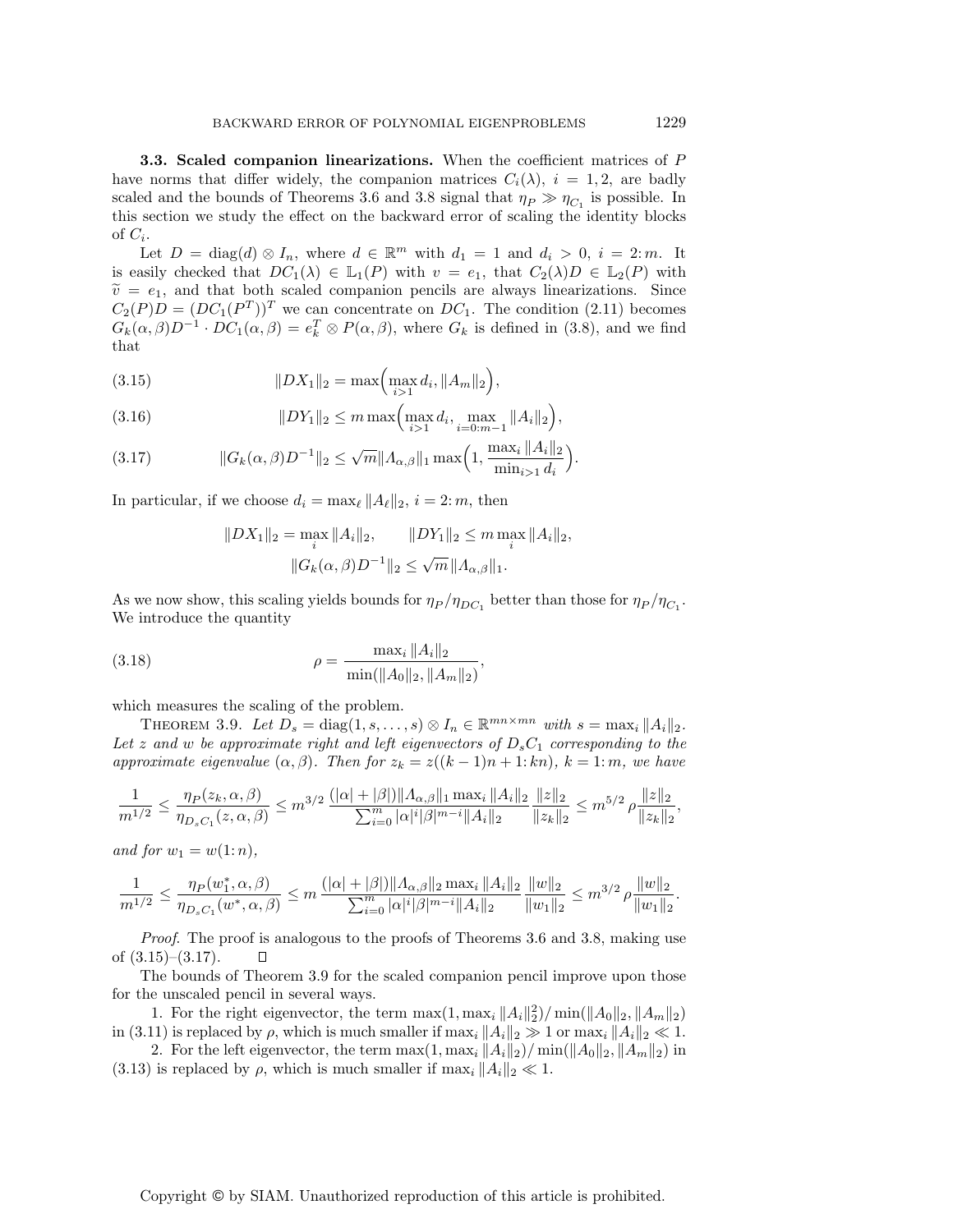3. For the scaled companion pencil,  $||w||_2/||w_1||_2$  is guaranteed to be  $O(m^{3/2})$ for the exact eigenvector, as can be seen from the appropriate choice of formula in (3.12), bearing in mind that scaling changes w in (3.12) to  $D_s^{-1}w$ . To draw the same conclusion for the unscaled pencil we require  $\max_i ||A_i||_2 \lesssim 1$ .

Our bounds suggest that scaling the identity blocks of  $C_1$  can significantly improve the backward error of the recovered eigenvectors of P. We can, of course, employ more sophisticated two-sided scalings, including balancing [16], [25]. However, these scalings produce a new pencil not belonging to  $\mathbb{L}_1$ , so our backward error bounds are not applicable to them.

**3.4.**  $\mathbb{DL}(P)$  linearizations. From section 2.2 and the definition of  $\mathbb{L}_1$  in (3.3), it is clear that for pencils  $L \in \mathbb{L}_1$  our analysis provides upper bounds for the backward error  $\eta_P$  associated with approximate *left* eigenvectors of P recovered from approximate left eigenvectors of L. The same is true for  $L \in \mathbb{L}_2$  and approximate right eigenvectors. We now concentrate on the intersection

(3.19) 
$$
\mathbb{DL}(P) = \mathbb{L}_1(P) \cap \mathbb{L}_2(P),
$$

since for pencils in  $D\mathbb{L}(P)$  we can obtain backward error bounds for both left and right eigenvectors.  $\mathbb{DL}(P)$  is a much smaller space than  $\mathbb{L}_1(P)$  and  $\mathbb{L}_2(P)$ , being just m-dimensional. Indeed, it is shown in [19, Thm. 5.3] and [6, Thm. 3.4] that  $L \in \mathbb{DL}(P)$  if and only if L satisfies the conditions in (3.3) and (3.4) with  $\tilde{v} = v$ . The general form of  $\mathbb{DL}(P)$  for the quadratic  $P(\lambda) = \lambda^2 A_2 + \lambda A_1 + A_0$  is given by

$$
\mathbb{DL}(P) = \left\{ L(\lambda) = \lambda \begin{bmatrix} v_1 A_2 & v_2 A_2 \\ v_2 A_2 & v_2 A_1 - v_1 A_0 \end{bmatrix} + \begin{bmatrix} v_1 A_1 - v_2 A_2 & v_1 A_0 \\ v_1 A_0 & v_2 A_0 \end{bmatrix} : v \in \mathbb{C}^2 \right\},\
$$

which illustrates the fact that the companion pencils are not contained in  $D\mathbb{L}(P)$  for any m. Just as for  $\mathbb{L}_1$  and  $\mathbb{L}_2$ , almost all pencils in  $\mathbb{DL}(P)$  are linearizations [19, Thm. 6.8]. In fact, there is a beautiful characterization of the subset of pencils  $L \in$  $D/L(P)$  that are linearizations [19, Thm. 6.7]: they are those for which no eigenvalue of P is a root of the polynomial  $p(\lambda; v) := v^T A = \sum_{i=1}^m v_i \lambda^{m-i}$ , where when  $v_1 = 0$ we define  $\infty$  to be a root of  $p(\lambda; v)$ . Throughout this section we assume that the pencils  $L \in \mathbb{DL}(P)$  under consideration are linearizations.

For pencils  $L \in \mathbb{DL}(P)$ , we have, by definition,

$$
L(\alpha, \beta)(\Lambda_{\alpha, \beta} \otimes I_n) = v \otimes P(\alpha, \beta), \quad (\Lambda_{\alpha, \beta}^T \otimes I_n) L(\alpha, \beta) = v^T \otimes P(\alpha, \beta),
$$

so that (2.11) and (2.15) hold with  $G(\alpha, \beta) = \Lambda_{\alpha,\beta}^T \otimes I_n$  and  $H(\alpha, \beta) = \Lambda_{\alpha,\beta} \otimes I_n$ . Moreover,  $||G(\alpha, \beta)||_2 = ||H(\alpha, \beta)||_2 = ||A_{\alpha, \beta}||_2$ . From [7, Lem. 4.1] we know that  $L(\alpha, \beta) = \alpha X + \beta Y$  satisfies

(3.20) 
$$
\max(||X||_2, ||Y||_2) \le m r^{1/2} \max_i ||A_i||_2,
$$

where r is the number of nonzeros in v and we assume  $||v||_2 = 1$  without loss of generality. We now have the ingredients to obtain a backward error bound. Recall that  $\rho$  is defined in (3.18).

THEOREM 3.10. Let  $L \in \mathbb{DL}(P)$  with vector v in (3.3) be a linearization, where  $v$  has unit 2-norm and r nonzeros. Let  $z$  be an approximate right eigenvector of  $L$ corresponding to the approximate eigenvalue  $(\alpha, \beta)$ . Then for  $x = \sum_{i=1}^{m} v_i z_i$ , where  $z_i = z((i - 1)n + 1:in)$ , we have

$$
\frac{\eta_P(x,\alpha,\beta)}{\eta_L(z,\alpha,\beta)} \le m\,r^{1/2}\frac{(|\alpha|+|\beta|)\|\Lambda_{\alpha,\beta}\|_2\max_i\|A_i\|_2}{\sum_{i=0}^m|\alpha|^i|\beta|^{m-i}\|A_i\|_2}\frac{\|z\|_2}{\|x\|_2} \le m^{3/2}r^{1/2}\,\rho\frac{\|z\|_2}{\|x\|_2}.
$$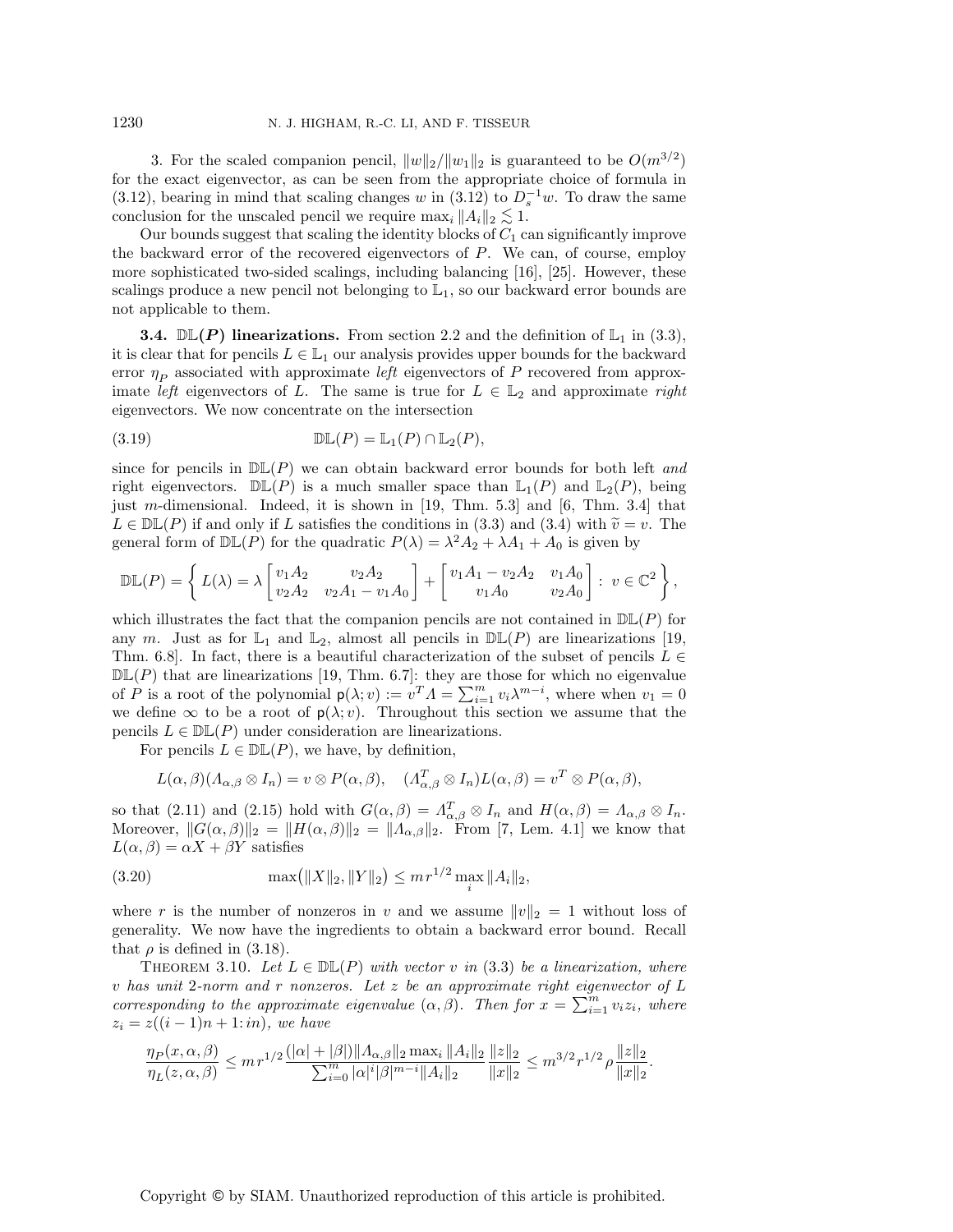$\Box$ 

Proof. Combine (2.14), (3.20), and (3.14).

Note that the exact z has the form  $\Lambda_{\alpha,\beta} \otimes \xi$  so that  $||z||_2 = ||\Lambda_{\alpha,\beta}||_2 ||\xi||_2$ , and  $||x||_2 = ||\sum_{i=1}^m v_i z_i||_2 = |A_{\alpha,\beta}^T v| ||\xi||_2$ . Hence  $||z||_2 / ||x||_2 = ||A_{\alpha,\beta}||_2 / ||p(\alpha,\beta; v)|$ , where  $p(\alpha, \beta; v) = \Lambda_{\alpha, \beta}^T v = \sum_{i=1}^{m} v_i \alpha^{m-i} \beta^{i-1}$ . Thus  $\min\{||z||_2/||x||_2 : ||v||_2 = 1\} = 1$ , with equality attained for  $v_* = \overline{\Lambda_{\alpha,\beta}}/||\Lambda_{\alpha,\beta}||_2$ . This choice of v minimizes the second upper bound of Theorem 3.10. However, simply choosing  $v = e_k$  where  $||z_k||_2 =$  $\max_{i=1:m} ||z_i||_2$  ensures that  $||z||_2/||x||_2 \leq \sqrt{m}$ , which is perfectly adequate.

Intuitively, we might expect that  $\eta_P(x, \alpha, \beta) \geq \eta_L(z, \alpha, \beta)$ , at least to within some constant factor, but this is not necessarily the case. Consider, for example, the pencil

$$
L(\lambda) = \lambda \begin{bmatrix} A & A \\ A & B - C \end{bmatrix} + \begin{bmatrix} B - A & C \\ C & C \end{bmatrix} \in \mathbb{DL}(\lambda^2 A + \lambda B + C),
$$

which corresponds to  $v = [1 \ 1]^T$  in (3.3). Suppose  $A = B = I$  and  $C = \epsilon I$  with  $0 < \epsilon \ll 1$ , and let  $\Delta A = \delta I$  and  $\Delta B = \Delta C = 0$ . These perturbations have relative size  $\max(\|\Delta A\|_2/\|A\|_2, \|\Delta B\|_2/\|B\|_2, \|\Delta C\|_2/\|C\|_2) = \delta$ , but for the pencil  $\max(\|\Delta X\|_2/\|X\|_2, \|\Delta Y\|_2/\|Y\|_2) \approx \max(\delta, \delta/\epsilon) = \delta/\epsilon$ . Hence a small perturbation to P does not necessarily correspond to a small perturbation to L and  $\eta_P / \eta_L$  cannot therefore be bounded below by a positive constant. This phenomenon is not present for the pencils corresponding to  $v = e_k$ , which form the standard basis for  $D\mathbb{L}(P)$  [6], because for these pencils each block of X and Y is plus or minus a single block  $A_i$ . We now specialize Theorem 3.10 to these pencils.

COROLLARY 3.11. Let  $L_k \in \mathbb{DL}(P)$  corresponding to  $v = e_k$  in (3.3) be a linearization. Let z be an approximate right eigenvector of  $L_k$  corresponding to the approximate eigenvalue  $(\alpha, \beta)$ . Then for  $z_k = z((k-1)n + 1: kn)$ , we have

$$
\frac{1}{m} \leq \frac{\eta_P(z_k, \alpha, \beta)}{\eta_{L_k}(z, \alpha, \beta)} \leq m \frac{(|\alpha| + |\beta|) \|A_{\alpha, \beta}\|_2 \max_i \|A_i\|_2}{\sum_{i=0}^m |\alpha|^i |\beta|^{m-i} \|A_i\|_2} \frac{\|z\|_2}{\|z_k\|_2} \leq m^{3/2} \rho \frac{\|z\|_2}{\|z_k\|_2}.
$$

Proof. The upper bound follows from Theorem 3.10. The lower bound is proved in a similar way to the lower bound of Theorem 3.6.  $\Box$ 

Analogues of Theorem 3.10 and Corollary 3.11 hold for approximate left eigenvectors w of  $L_k$ : z is simply replaced by w and x by  $y = \sum_{i=1}^m \overline{v}_i w_i$ .

With the notation in Corollary 3.11, the exact eigenvector z satisfies  $z = \Lambda_{\alpha,\beta} \otimes x$ , and it is easy to see that  $||z||_2/||z_k||_2 \approx 1$  for  $k = 1$  if  $|\alpha| \geq |\beta|$  and for  $k = m$ if  $|\alpha| \leq |\beta|$ . Assuming the approximate eigenvector z shares the latter property, the pencils in  $\mathbb{DL}(P)$  with  $v = e_1$  and  $v = e_m$  yield backward errors  $\eta_P \approx \eta_L$  for eigenpairs with eigenvectors of modulus greater than or less than 1, respectively, provided that the measure  $\rho$  of the scaling of the problem is of order 1. Two points are worth noting.

1. Although an eigenvector of P can be recovered from any of the blocks  $z_i =$  $z((i-1)n+1:in)$  of an eigenvector z of  $L_k$  (see Theorem 3.1), our backward error bounds in Corollary 3.11 require  $i = k$ .

2. The pencils  $L_1$  and  $L_m$  are indeed linearizations if  $A_0$  and  $A_m$ , respectively, are nonsingular, as can be seen from the characterization mentioned at the start of this subsection.

**3.5. Comparison with conditioning results.** Backward error and conditioning are complementary concepts. Ideally, we would like the linearization  $L$  that we use to be as well conditioned as the original polynomial  $P$  and for it to lead, after recovering an approximate eigenpair of P from one of L, to a backward error  $\eta_P$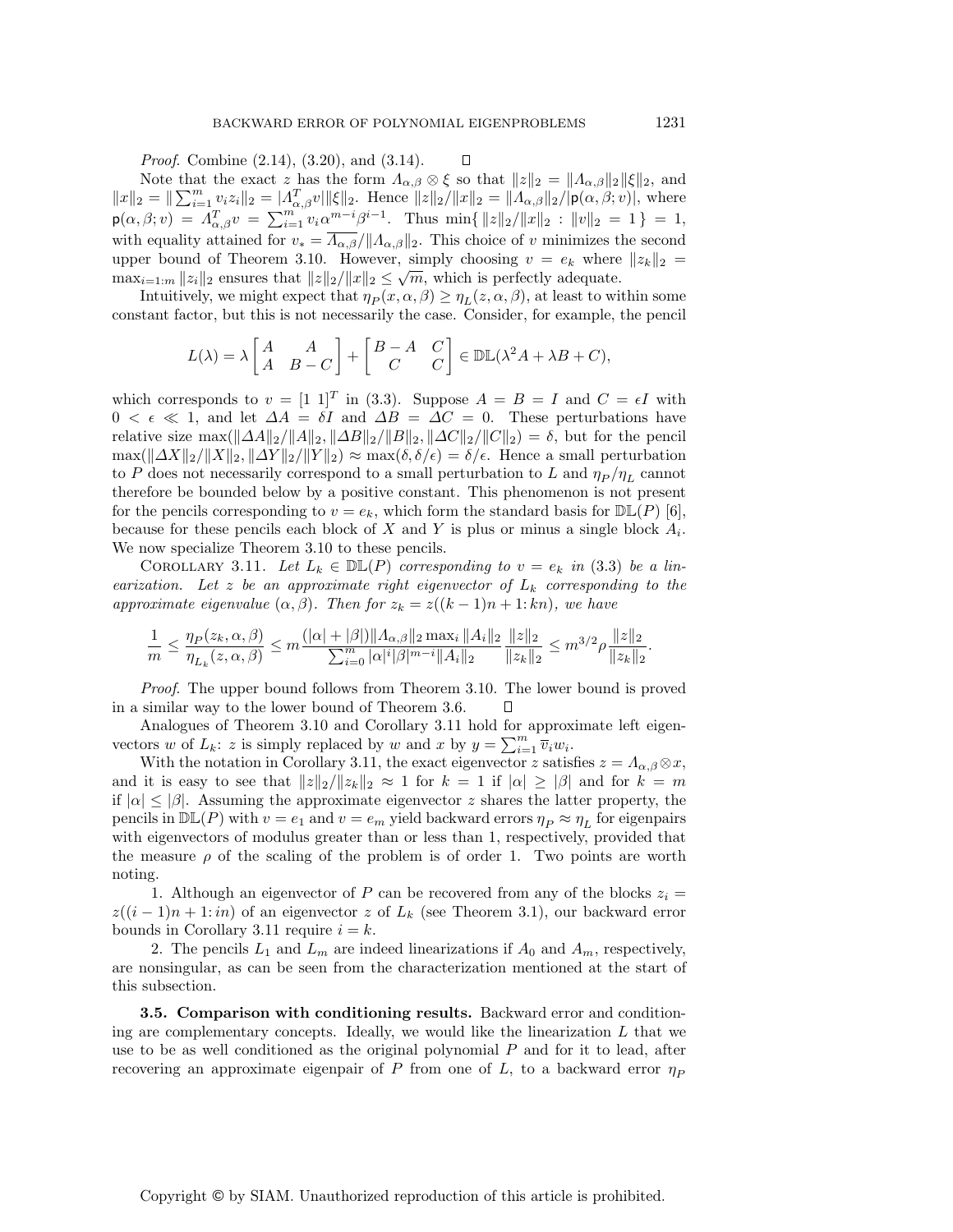of the same order of magnitude as  $\eta_L$ . Therefore to show that one linearization is preferable to another we need to show that it enjoys a better bound for  $\eta_P / \eta_L$  as well as a better condition number bound. Remarkably, our backward error results are entirely harmonious with the results of Higham, Mackey, and Tisseur [7] concerning eigenvalue conditioning, as we now explain.

For the companion forms the analysis in [7, sec. 7] provides bounds on the ratio  $\kappa_{C_1}(\lambda)/\kappa_P(\lambda)$  of appropriately defined condition numbers in the case of quadratics. That analysis is readily extended to  $(\alpha, \beta)$ -form and general degrees, and it shows that, like the backward error ratio in Theorem 3.6,  $\kappa_{C_1}(\alpha, \beta)/\kappa_P(\alpha, \beta)$  is bounded by a multiple of  $\max(1, \max_i \|A_i\|_2^2) / \min(\|A_0\|_2, \|A_m\|_2)$ . Thus if  $\min(\|A_0\|_2, \|A_m\|_2) \approx$  $\max_i \|A_i\|_2 \approx 1$  and if a relatively large block is used for right eigenvector recovery then  $C_1$  is an optimal linearization from the points of view of both backward error and conditioning.

For the scaled companion forms we can show that  $\kappa_{D_{\infty}C_1}(\alpha,\beta)/\kappa_P(\alpha,\beta)$  is bounded by a multiple of  $\rho$ , just as for the backward error ratios in Theorem 3.9. So if  $\rho \approx 1$ and a relatively large block is used for eigenvector recovery then  $D<sub>s</sub>C<sub>1</sub>$  is an optimal linearization.

For the  $\mathbb{DL}(P)$  pencils with  $v = e_1$  (if  $|\lambda| \geq 1$ ) or  $v = e_m$  (if  $|\lambda| \leq 1$ ) it is once again the case that the factor  $\rho$  in the backward error bound (in Corollary 3.11) is also the key quantity in a bound on the ratio of condition numbers  $\kappa_{L_k}/\kappa_P$ . We can conclude that if  $\rho \approx 1$  then  $L_1$  and  $L_m$  are optimal with respect to both backward error and conditioning over all linearizations for  $|\lambda|$  greater than 1 and less than 1, respectively, assuming  $||z_1||_2 \approx ||z||_2$  for  $L_1$  and  $||z_m||_2 \approx ||z||_2$  for  $L_m$  (properties that hold for the exact eigenvectors).

**4. Structured linearizations.** We now briefly consider to what extent the results above extend to structured linearizations for structured polynomials. Our definition of backward error remains the same and so does not incorporate structure. The issue is that structure may change some key properties of a linearization and thereby may limit our freedom in choosing how to recover eigenvectors.

**4.1. Symmetric and Hermitian structures.** If P is symmetric, that is,  $P(\lambda)$  =  $P(\lambda)^T$ , then all the pencils in  $D\mathbb{L}(P)$  are symmetric, and these comprise all the symmetric pencils in  $\mathbb{L}_1(P)$  [6, Thm 5.2]. Hence Theorem 3.10 and Corollary 3.11 are both applicable with L symmetric. If P is Hermitian, that is,  $P(\lambda) = P(\overline{\lambda})^*$ , then it is precisely the pencils in  $D\mathbb{L}(P)$  with a *real* vector v that are Hermitian [6, Thm 6.2]. Theorem 3.10 remains applicable for Hermitian  $L$  with the minor restriction that  $v$ is real. Thus symmetry and Hermitian structure impose no significant limitations on the applicability of our backward error bounds.

**4.2. Alternating and palindromic structures.** We now consider some other classes of structures for which we can identify structured linearizations. These structures are less familiar than symmetric or Hermitian structures but still important in a variety of applications [17, Chap. 7]. In what follows, the symbol  $\star$  is used as an abbreviation for transpose  $(T)$  in the real case and either transpose or conjugate transpose  $(*)$  in the complex case. The  $\star$ -adjoint of P is defined by

$$
P^{\star}(\lambda) = \sum_{i=0}^{m} \lambda^{i} A_{i}^{\star}.
$$

 $P(\lambda)$  is said to be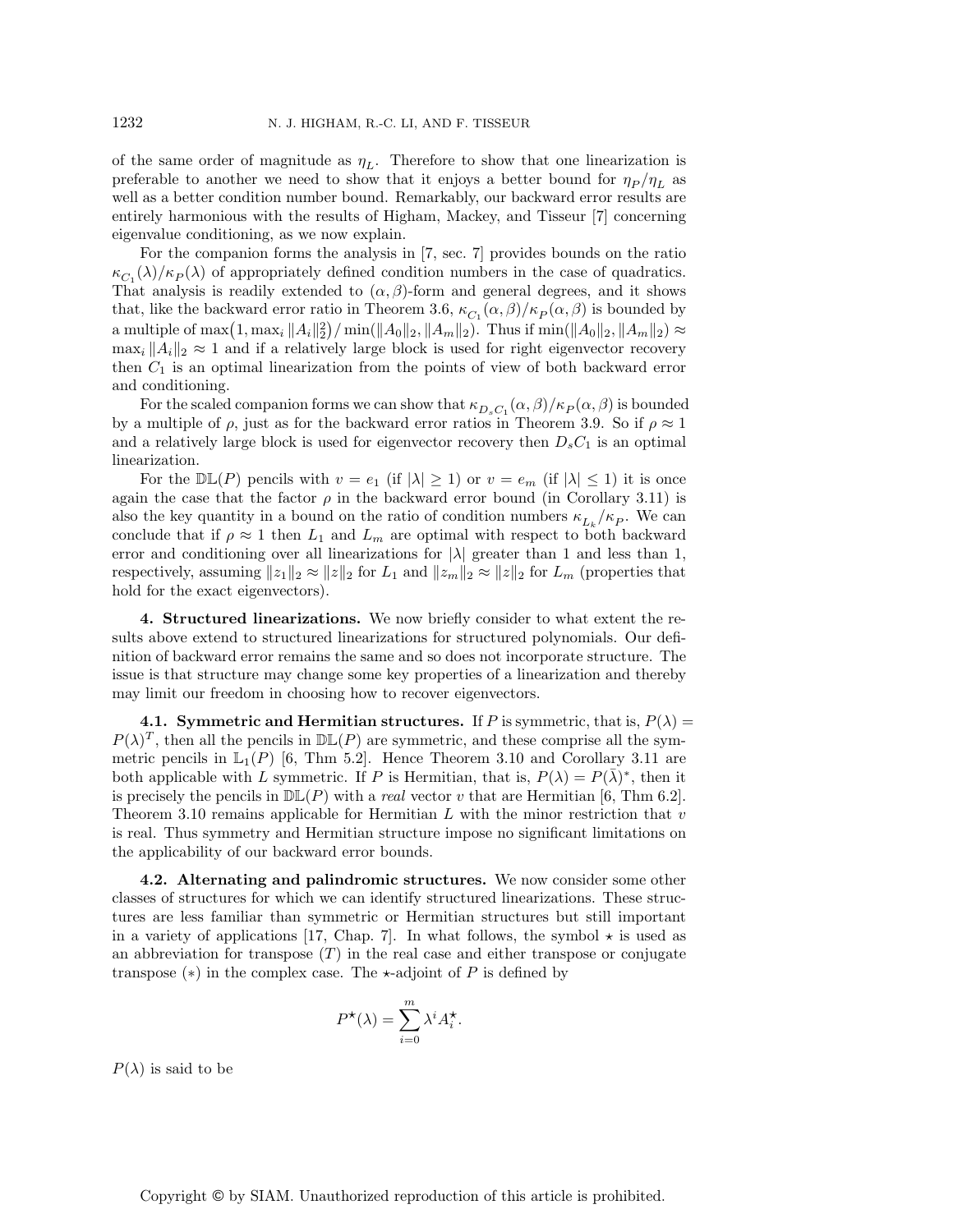$\star$ -even if  $P^{\star}(-\lambda) = P(\lambda)$ ,  $\star$ -odd if  $P^{\star}(-\lambda) = -P(\lambda)$ ,

 $\star$ -palindromic if rev $P^{\star}(\lambda) = P(\lambda)$ ,  $\star$ -antipalindromic if rev $P^{\star}(\lambda) = -P(\lambda)$ , where rev is defined in (3.2). For example, the quadratic  $Q(\lambda) = \lambda^2 M + \lambda G + K$  with  $M, K$  symmetric and G skew-symmetric, arising in gyroscopic systems, is T-even since  $Q^T(-\lambda) = Q(\lambda)$ . On the other hand, the quadratic  $Q(\lambda) = \lambda^2 A + \lambda B + A^T$ with  $B$  complex symmetric, arising in the study of vibration of rail tracks under the excitation of high speed trains [10], [11], is T-palindromic since  $revQ^{T}(\lambda) = Q(\lambda)$ .

Linearizations in  $\mathbb{L}_1(P)$  that reflect the structure of these polynomials and therefore preserve symmetries in their spectra have recently been investigated by Mackey et al. [18]. It is shown in [18, Thms. 3.5, 3.6] that if  $L(\lambda) \in \mathbb{L}_1(P)$  is  $\star$ -structured with vector v then  $(M \otimes I_n)L(\lambda)$  is in  $D\mathbb{L}(P)$  with vector  $Mv$ , where M is either a diagonal matrix of alternating signs,  $M = diag((-1)^{m-1}, \ldots, (-1)^0)$ , in the case of even/odd structures, or the reverse identity matrix,  $R = (\delta_{i,n+1-i})$ , in the context of palindromic structures.

Since L itself is in general not in  $D\mathbb{L}(P)$  we cannot apply Theorem 3.10. However, the proof of the theorem is readily adapted, and by exploiting the fact that  $M \otimes I_n$ is unitary the same bound is obtained.

THEOREM 4.1. Let  $L \in \mathbb{L}_1(P)$  with vector v be a  $\star$ -structured linearization and assume that v has unit 2-norm and r nonzeros. Let  $z$  be an approximate right eigenvector of L corresponding to the approximate eigenvalue  $(\alpha, \beta)$ . Then for  $x = \sum_{m=1}^{m} x^m$  is the house  $\sum_{i=1}^{m} v_i z_i$  we have

$$
\frac{\eta_P(x,\alpha,\beta)}{\eta_L(z,\alpha,\beta)} \le m r^{1/2} \frac{(|\alpha|+|\beta|) \|A_{\alpha,\beta}\|_2 \max_i \|A_i\|_2 \|z\|_2}{\sum_{i=0}^m |\alpha|^i |\beta|^{m-i} \|A_i\|_2} \frac{\|z\|_2}{\|x\|_2} \le m^{3/2} r^{1/2} \rho \frac{\|z\|_2}{\|x\|_2}.
$$

For approximate left eigenvectors an analogous bound holds with z replaced by w and x by  $y = \sum_{i=1}^m (M\overline{v})_i w_i$ .

Theorem 4.1 shows that  $\eta_P \approx \eta_L$  as long as  $\rho = O(1)$  and  $||z||_2/||x||_2 \approx 1$ . However, whereas for  $\mathbb{DL}(P)$  v can be freely chosen, in particular to minimize  $||z||_2/||x||_2$ , now the choice of v is constrained by the requirement that L be  $\star$ -structured. For example, for T-palindromic polynomials  $P, L \in \mathbb{L}_{1}(P)$  with vector v is T-palindromic Example, for 1-palmaromic polynomials  $P, L \in L_1(P)$  with vector v is 1-palmaromic<br>if and only  $Rv = v$  [18, Thm. 3.5]; in the case of a quadratic,  $v = \frac{1}{1} \frac{1}{\sqrt{2}}$  is forced.

**5. Quadratic polynomials.** We now concentrate our attention on quadratic polynomials,  $Q(\lambda) = \lambda^2 A + \lambda B + C$ , for which we can give a more detailed analysis than in the general case, covering in particular a potentially very beneficial scaling of the polynomial. We write

(5.1) 
$$
a = ||A||_2, \quad b = ||B||_2, \quad c = ||C||_2.
$$

Note that  $\Lambda_{\alpha,\beta} = [\alpha,\beta]^T$ . We will recover eigenvectors of Q from the components  $z_1 =$  $z(1:n)$  and  $z_2 = z(n+1:2n)$  (and similarly for w) of eigenvectors of a linearization.

The first companion form of Q is given by

$$
C_1(\lambda) = \lambda \begin{bmatrix} A & 0 \\ 0 & I_n \end{bmatrix} + \begin{bmatrix} B & C \\ -I_n & 0 \end{bmatrix},
$$

and  $D_sC_1(\lambda) = \text{diag}(I_n, sI_n)C_1(\lambda)$  with  $s = \max(a, b, c)$ . We normalize so that  $|\alpha|^2 + |\beta|^2 = 1$ . Theorems 3.6 and 3.9 say that for right eigenpairs

(5.2) 
$$
\frac{\eta_Q(z_k, \alpha, \beta)}{\eta_{C_1}(z, \alpha, \beta)} \le 2^{5/2} \frac{\max(1, a, b, c)^2}{|\alpha|^2 a + |\alpha| |\beta| b + |\beta|^2 c} \frac{\|z\|_2}{\|z_k\|_2}, \quad k = 1, 2,
$$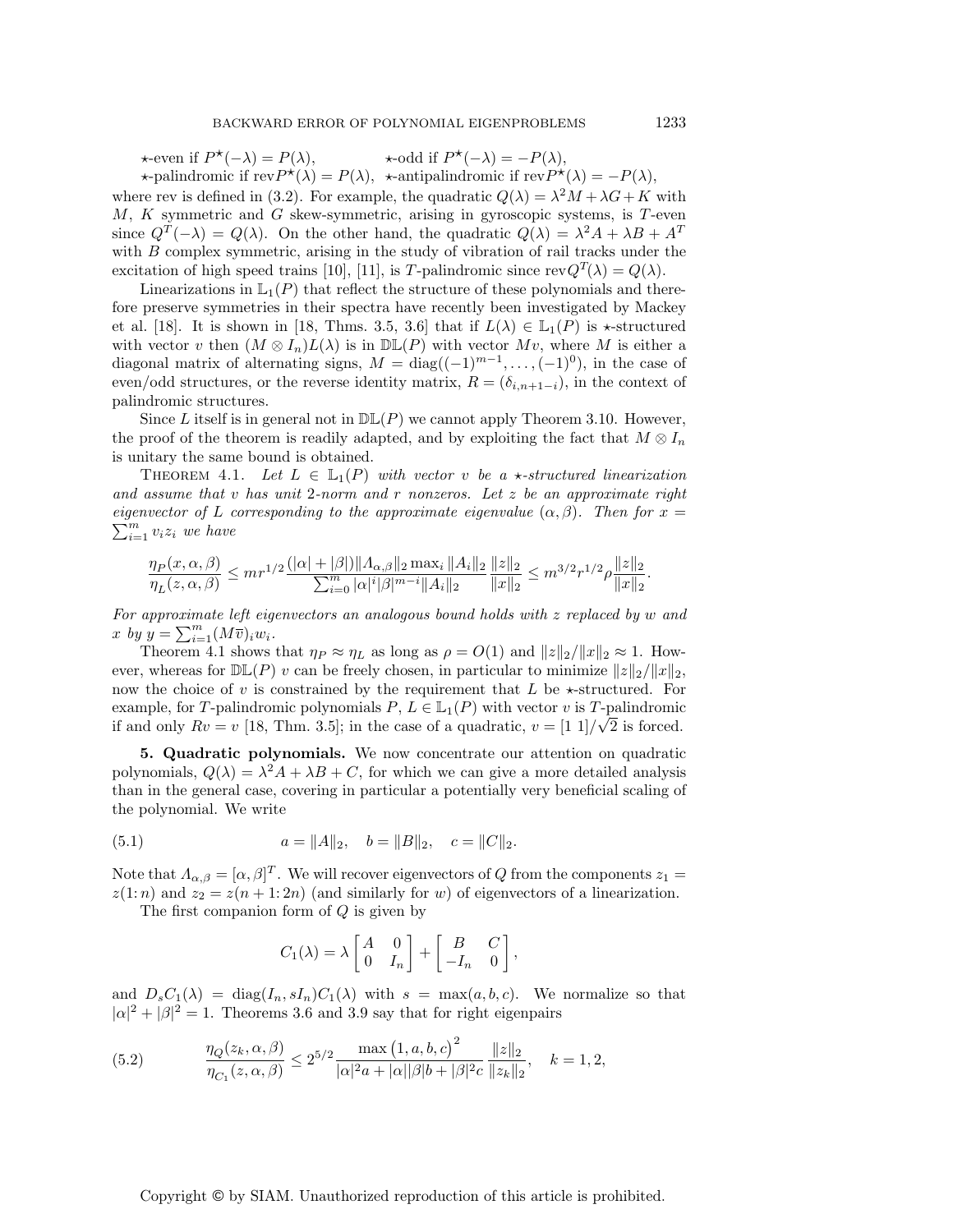1234 N. J. HIGHAM, R.-C. LI, AND F. TISSEUR

(5.3) 
$$
\frac{\eta_Q(z_k, \alpha, \beta)}{\eta_{D_s C_1}(z, \alpha, \beta)} \le 2^{5/2} \frac{\max(a, b, c)}{|\alpha|^2 a + |\alpha| |\beta| b + |\beta|^2 c} \frac{\|z\|_2}{\|z_k\|_2}, \quad k = 1, 2.
$$

Analogous bounds hold for left eigenvectors: they have factor  $2^{3/2}$  and there is no square in the numerator for the analogue of (5.2). In interpreting these bounds and those below recall that, for the exact eigenvectors of any pencil in  $\mathbb{L}_1(Q)$ ,

(5.4) 
$$
\frac{\|z\|_2}{\|z_1\|_2} \approx 1 \text{ for } |\alpha| \ge |\beta|, \qquad \frac{\|z\|_2}{\|z_2\|_2} \approx 1 \text{ for } |\alpha| \le |\beta|.
$$

The  $\mathbb{DL}(Q)$  pencils with  $v = e_1$  and  $v = e_2$  are given by

$$
L_1(\lambda) = \lambda \begin{bmatrix} A & 0 \\ 0 & -C \end{bmatrix} + \begin{bmatrix} B & C \\ C & 0 \end{bmatrix}, \quad L_2(\lambda) = \lambda \begin{bmatrix} 0 & A \\ A & B \end{bmatrix} + \begin{bmatrix} -A & 0 \\ 0 & C \end{bmatrix}
$$

.

We know from Corollary 3.11 that

(5.5) 
$$
\frac{\eta_Q(z_1,\alpha,\beta)}{\eta_{L_1}(z,\alpha,\beta)} \leq 2^{3/2} \frac{\max(a,b,c)}{|\alpha|^2 a + |\alpha||\beta|b + |\beta|^2 c} \frac{\|z\|_2}{\|z_1\|_2}.
$$

In view of (5.4) this bound is appropriate when  $|\alpha| \geq |\beta|$ . If  $|\alpha| \leq |\beta|$  then we wish to take  $z_2$  rather than  $z_1$  as eigenvector of  $Q$ , but Theorem 3.10 does not provide a bound for  $L_1$  and  $z_2$ . We now derive such a bound, by explicitly constructing an appropriate G matrix. It is easy to check that  $G_Q(\alpha, \beta) = [\beta I_n, -(\alpha A + \beta B)C^{-1}]$ satisfies  $G_Q(\alpha, \beta) L_1(\alpha, \beta) = e_2^T \otimes Q(\alpha, \beta)$  so that (2.11) holds, and by Lemma 3.5

$$
||G_Q(\alpha, \beta)||_2 \le \sqrt{2} ||A_{\alpha, \beta}||_{\infty} \max(1, (a+b) ||C^{-1}||_2).
$$

Hence (2.14) yields

(5.6) 
$$
\frac{\eta_Q(z_2, \alpha, \beta)}{\eta_{L_1}(z, \alpha, \beta)} \le 4 \frac{\max(a, b, c) \max(1, (a+b) \|C^{-1}\|_2)}{|\alpha|^2 a + |\alpha| |\beta| b + |\beta|^2 c} \frac{\|z\|_2}{\|z_2\|_2}.
$$

Similarly we have for  $L_2$ , by an analogue of the  $G_Q$  analysis and by Corollary 3.11,

$$
(5.7) \qquad \qquad \frac{\eta_Q(z_1, \alpha, \beta)}{\eta_{L_2}(z, \alpha, \beta)} \le 4 \frac{\max(a, b, c) \max(1, (b+c) \|A^{-1}\|_2)}{|\alpha|^2 a + |\alpha| |\beta| b + |\beta|^2 c} \frac{\|z\|_2}{\|z_1\|_2},
$$

(5.8) 
$$
\frac{\eta_Q(z_2, \alpha, \beta)}{\eta_{L_2}(z, \alpha, \beta)} \le 2^{3/2} \frac{\max(a, b, c)}{|\alpha|^2 a + |\alpha| |\beta| b + |\beta|^2 c} \frac{\|z\|_2}{\|z_2\|_2}.
$$

Essentially the same bounds  $(5.5)$ – $(5.8)$  hold for approximate left eigenvectors: z is simply replaced by  $w$  and  $z_i$  by  $w_i$ .

In Table 5.1 we summarize for unstructured quadratics the main conclusions from these bounds concerning conditions that guarantee  $\eta_P \approx \eta_L$ . Here, using  $\rho$  from (3.18),

(5.9) 
$$
\rho = \frac{\max(a, b, c)}{\min(a, c)} \ge \frac{\max(a, b, c)}{|\alpha|^2 a + |\alpha||\beta| b + |\beta|^2 c}.
$$

In view of the bounds, it is natural to scale the problem to try to bring the 2 norms of A, B, and C close to 1. The scaling of Fan, Lin, and Van Dooren [2] has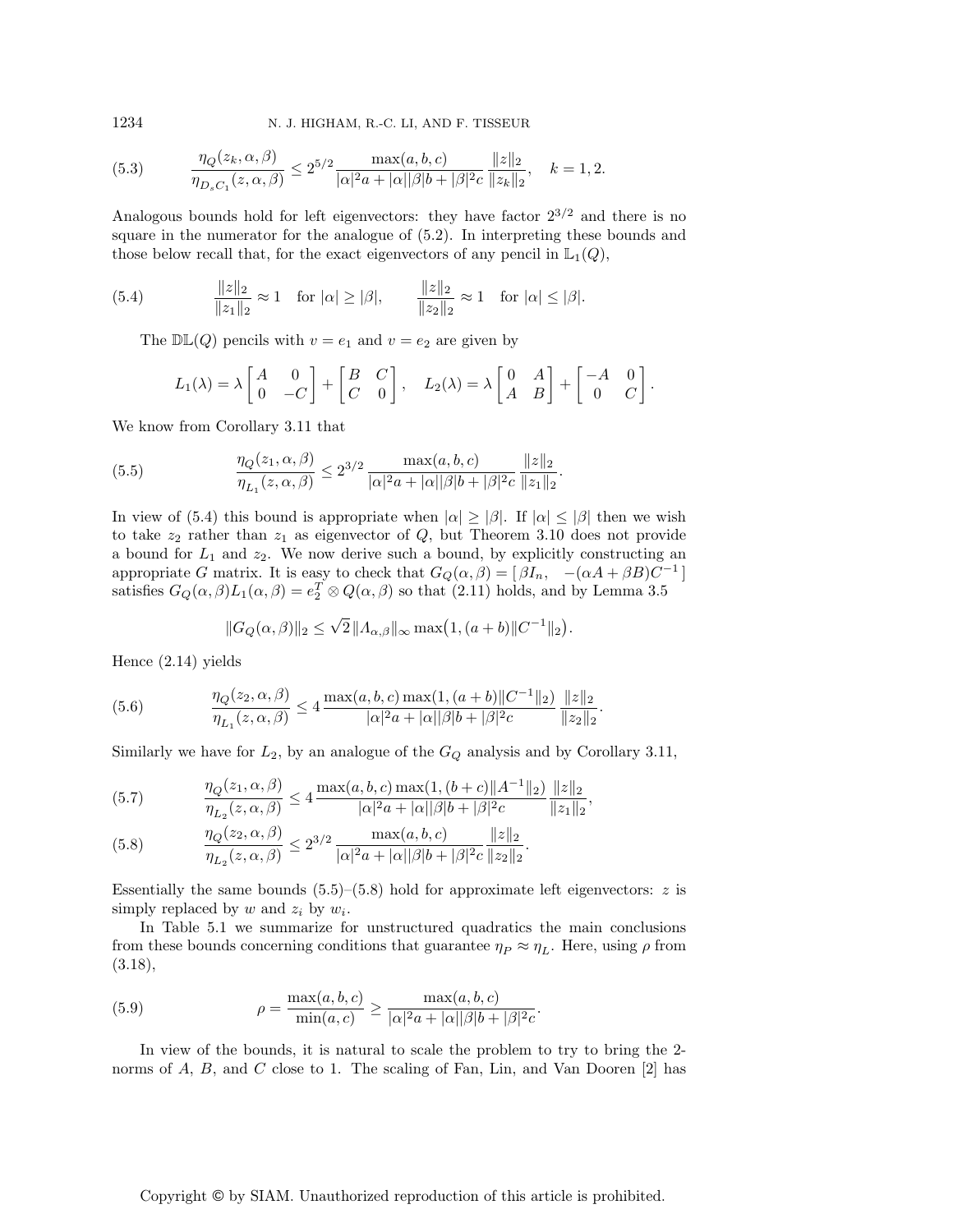| Linearization       | Eigenvalue                                      | Right<br>eigenvector | Left<br>eigenvector | Condition                                                          |
|---------------------|-------------------------------------------------|----------------------|---------------------|--------------------------------------------------------------------|
| Companion           | $ \alpha  >  \beta $<br>$ \alpha  \leq  \beta $ | $z_1$<br>$z_2$       | $w_1$               | $b \leq a \approx c \approx 1$                                     |
| Scaled<br>companion | $ \alpha  >  \beta $<br>$ \alpha  <  \beta $    | $z_1$<br>$z_2$       | $w_1$               | $\rho \approx 1$                                                   |
| $L_1$               | $ \alpha  >  \beta $<br>$ \alpha  \leq  \beta $ | $z_1$<br>$z_2$       | $w_1$<br>$w_2$      | $\rho \approx 1$<br>$\rho \max(1, (a+b)    C^{-1}   _2) \approx 1$ |
| L <sub>2</sub>      | $ \alpha  >  \beta $<br>$ \alpha  \leq  \beta $ | $z_1$<br>$z_2$       | $w_1$<br>$w_2$      | $\rho \max(1, (b+c)    A^{-1}   _2) \approx 1$<br>$\rho \approx 1$ |

TABLE  $5.1$ Sufficient conditions for  $\eta_P \approx \eta_L$ ;  $\rho$  is defined in (5.9).

precisely this aim. It converts  $Q(\lambda) = \lambda^2 A + \lambda B + C$  to  $\widetilde{Q}(\mu) = \mu^2 \widetilde{A} + \mu \widetilde{B} + \widetilde{C}$ , where

(5.10a) 
$$
\lambda = \gamma \mu, \quad Q(\lambda)\delta = \mu^2(\gamma^2 \delta A) + \mu(\gamma \delta B) + \delta C \equiv \tilde{Q}(\mu),
$$

$$
\gamma = \sqrt{c/a}, \quad \delta = 2/(c + b\gamma).
$$

Letting

(5.11) 
$$
\widetilde{a} = \|\widetilde{A}\|_2, \quad \widetilde{b} = \|\widetilde{B}\|_2, \quad \widetilde{c} = \|\widetilde{C}\|_2,
$$

$$
\tau = \frac{b}{\sqrt{ac}},
$$

we have

$$
\widetilde{a} = \widetilde{c} = \frac{2}{1+\tau}, \qquad \widetilde{b} = \frac{2\tau}{1+\tau}, \qquad \frac{\widetilde{a}}{2} + \widetilde{b} + \frac{\widetilde{c}}{2} = 2,
$$

so that  $2/3 \le \max(\tilde{a}, \tilde{b}, \tilde{c}) \le 2$ . It is straightforward to show that  $\tilde{\rho} = \max(\tilde{a}, \tilde{b}, \tilde{c})/\min$  $(\tilde{a}, \tilde{c}) = \max(1, \tau) \leq \rho$ . Note that  $\eta_Q(x, \lambda) = \eta_{\tilde{Q}}(x, \mu)$ , so this scaling has no effect on the backward error for the quadratic; its purpose is to improve the backward error for the linearization. For  $\tilde{Q}(\mu)$ , the bounds (5.2), (5.3), and (5.5)–(5.8) can be simplified.

THEOREM 5.1. Let  $(z, w, \alpha, \beta)$  be an approximate eigentriple of a linearization of the scaled quadratic  $\tilde{Q}$  in (5.10) with  $|\alpha|^2 + |\beta|^2 = 1$ . Define

(5.13) 
$$
\omega = \omega(\alpha, \beta) := \frac{1 + \tau}{1 + |\alpha \beta| \tau},
$$

with  $\tau$  as in (5.12). We have

$$
\frac{\eta_{\tilde{Q}}(z_i, \alpha, \beta)}{\eta_{C_1}(z, \alpha, \beta)} \le 2^{7/2} \omega \frac{\|z\|_2}{\|z_i\|_2}, \quad i = 1, 2, \qquad \frac{\eta_{\tilde{Q}}(w_1^*, \alpha, \beta)}{\eta_{C_1}(w^*, \alpha, \beta)} \le 2^{3/2} \omega \frac{\|w\|_2}{\|w_1\|_2}.
$$

The same bounds hold for  $D_sC_1$  and the constant  $2^{7/2}$  can be replaced by  $2^{5/2}$ . Furthermore,

$$
\frac{\eta_{\widetilde{Q}}(x,\alpha,\beta)}{\eta_{L_i}(z,\alpha,\beta)} \le f_i(x)\omega \frac{\|z\|_2}{\|x\|_2}, \quad i = 1, 2,
$$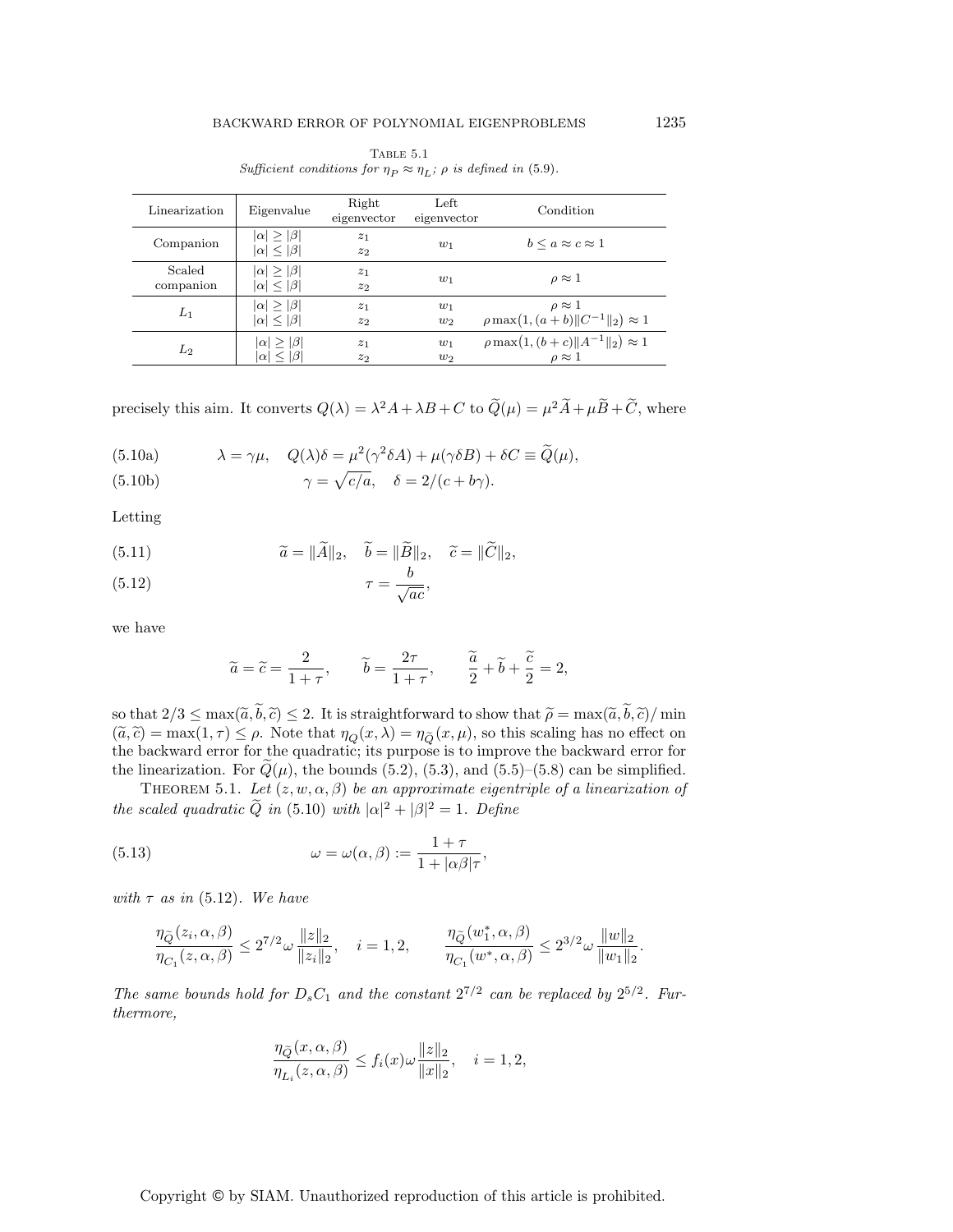with

$$
f_1(x) = \begin{cases} 2^{3/2} & \text{if } x = z_1, \\ 8 \|\widetilde{C}^{-1}\|_2 & \text{if } x = z_2, \end{cases} \quad f_2(x) = \begin{cases} 8 \|\widetilde{A}^{-1}\|_2 & \text{if } x = z_1, \\ 2^{3/2} & \text{if } x = z_2, \end{cases}
$$

where the nonsingularity of C and A is required for  $f_1(z_2)$  and  $f_2(z_1)$ . Similar bounds hold for approximate left eigenvectors and  $L_i$ ,  $i = 1, 2$ : z is replaced by w and  $z_i$  by  $w_i$ .

Proof. For the scaled norms in (5.11) we have

$$
(5.14)\ \ |\alpha|^2\widetilde{a}+|\alpha||\beta|\widetilde{b}+|\beta|^2\widetilde{c}=\frac{2}{1+\tau}+|\alpha||\beta|\frac{2\tau}{1+\tau}=\frac{2(1+|\alpha||\beta|\tau)}{1+\tau}=\frac{2}{\omega(\alpha,\beta)}
$$

and the upper bounds follow from  $(5.2)$ ,  $(5.3)$ , and  $(5.5)$ – $(5.8)$ .  $\Box$ 

We can regard  $\omega$  in (5.13) as a growth factor bound in the translation from backward error for L to backward error for  $\tilde{Q}$ . With the normalization  $|\alpha|^2 + |\beta|^2 = 1$ , which implies  $|\alpha||\beta| \leq 1/2$ , this factor satisfies the bounds

(5.15) 
$$
1 \leq \frac{1+\tau}{1+\frac{1}{2}\tau} \leq \omega \leq \min\left\{1+\tau, \frac{1}{|\alpha\beta|}\right\} \leq 1+\tau.
$$

Fan, Lin, and Van Dooren [2] identify max $(1 + \tau, 1 + \tau^{-1})$  as a growth factor. Our bounds for  $\omega$ , which unlike in [2] are for individual eigenpairs and apply to  $L_i$  as well as  $C_1$ , are sharper in two respects. First, they show that  $\tau$  satisfying  $\tau \ll 1$ are harmless, since our upper bound for  $\omega$  is  $O(1)$ . Second, even when  $\tau \gg 1$  the penultimate bound in (5.15) will still be of order 1 if  $|\alpha||\beta| = |\alpha|\sqrt{1-|\alpha|^2} = O(1)$ , which is the case unless  $|\lambda| = |\alpha|/|\beta| = |\alpha|/\sqrt{1 - |\alpha|^2}$  is small or large.

The most striking consequence of the theorem is that if

(5.16) 
$$
||B||_2 \lesssim (||A||_2 ||C||_2)^{1/2},
$$

so that  $\tau = O(1)$  and hence  $\omega = O(1)$ , then the  $\eta_O / \eta_L$  ratios are 1 for the relevant choice of  $z_i$ , provided  $\widetilde{A}^{-1}$  and  $\widetilde{C}^{-1}$  have norms of order 1 in the case of two of the bounds for  $L_1$  and  $L_2$ . In the terminology of quadratics arising from mechanical systems with damping, the condition (5.16) holds for systems that are not too heavily damped. A class of problems for which  $(5.16)$  is satisfied is the elliptic Q [9], [13]: those for which A is Hermitian positive definite, B and C are Hermitian, and  $(x^*Bx)^2$  <  $4(x^*Ax)(x^*Cx)$  for all nonzero  $x \in \mathbb{C}^n$ .

Our conclusions about the benefits to the backward error of scaling Q apply equally well to the condition numbers. Indeed, using (5.14) the analysis in [7] can be improved to provide bounds for  $\kappa_L/\kappa_{\tilde{Q}}$  expressed in terms of  $\omega$  instead of  $\rho$  for  $L = C_1$ ,  $L_1$ , and  $L_2$ . Therefore for these three choices of  $L$  both backward error (modulo the potential requirement that  $\|\tilde{A}^{-1}\|$ ,  $\|\tilde{C}^{-1}\| = O(1)$  for  $L_1$  and  $L_2$ ) and conditioning are essentially optimal for the scaled problem if  $\omega = O(1)$ .

**6. Numerical experiments.** We illustrate the theory on three symmetric QEPs. Our experiments were performed in MATLAB 7, for which the unit roundoff is  $u = 2^{-53} \approx 1.1 \times 10^{-16}$ . The eigenpairs of  $L(\lambda)$  were computed by MATLAB's function qz. Table 6.1 reports the problem sizes, the coefficient matrix norms, and the values of  $\rho$  in (3.18) (or (5.9)) before and after scaling via (5.10). In our figures, the x-axis is the eigenvalue index and the eigenvalues are sorted in increasing order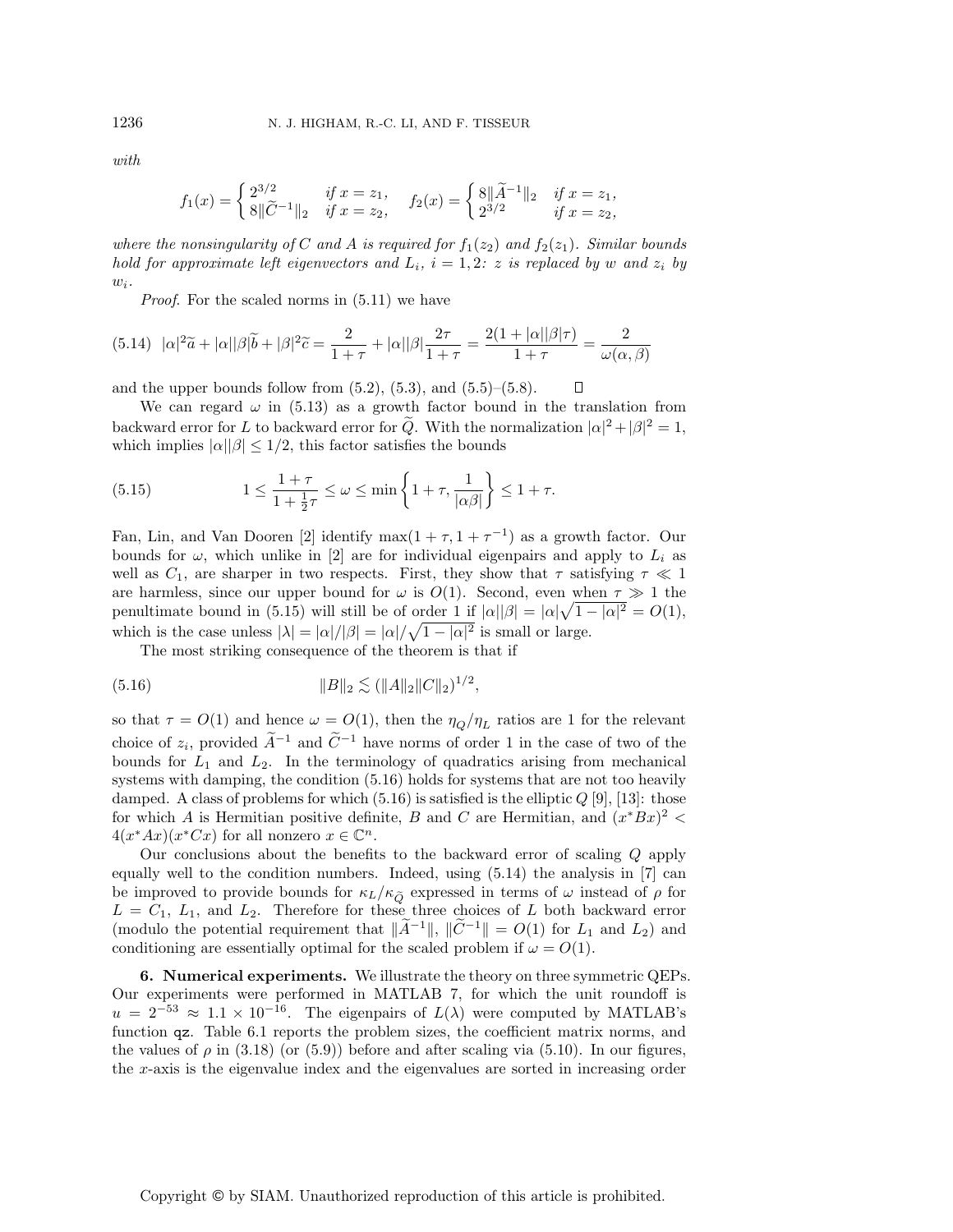| Problem                  | Wave                                    |                   |                   | Nuclear                                 | Mass-spring                            |                   |  |
|--------------------------|-----------------------------------------|-------------------|-------------------|-----------------------------------------|----------------------------------------|-------------------|--|
| $\boldsymbol{n}$         | 25                                      |                   |                   | 8                                       | 50                                     |                   |  |
|                          | $\rm Unscaled$                          | Scaled            | $\rm Unscaled$    | Scaled                                  | Unscaled                               | Scaled            |  |
| $\lambda_{\min}$         | 1.0e0                                   | $4.0e-2$          | 1.8 <sub>e1</sub> | $6.6e-2$                                | $1.6e-2$                               | $7.0e-3$          |  |
| $ \lambda_{\text{max}} $ | 2.5e1                                   | 1.0 <sub>e0</sub> | 3.6 <sub>e2</sub> | 1.4e0                                   | 3.2 <sub>e2</sub>                      | 1.4 <sub>e2</sub> |  |
| $  A  _2$                | 1.6e0                                   | 1.9 <sub>e0</sub> | 2.4e8             | 1.2e0                                   | 1.0 <sub>e0</sub>                      | $1.4e-2$          |  |
| $  B  _2$                | 3.2e0                                   | $1.5e-1$          | 4.4e10            | $8.2e-1$                                | 3.2 <sub>e2</sub>                      | 2.0e0             |  |
| $  C  _2$                | 9.8 <sub>e2</sub>                       | 1.9 <sub>e0</sub> | 1.7e13            | 1.2 <sub>e0</sub>                       | 5.0e0                                  | $1.4e-2$          |  |
| $  A^{-1}  _2$           | $6.4e-1$                                | $5.4e-1$          | $1.8e-1$          | 3.7e7                                   | 1.0 <sub>e0</sub>                      | 7.2e1             |  |
| $  C^{-1}  _2$           | $6.4e-1$                                | 3.4e2             | $2.1e-4$          | 2.9e9                                   | 1.0e0                                  | 3.6e2             |  |
| $\rho$                   | 6.2e2                                   | 1.0 <sub>e0</sub> | 7.1e4             | 1.0 <sub>e0</sub>                       | 3.2 <sub>e2</sub>                      | 1.4 <sub>e2</sub> |  |
|                          | $\tau = 8.0$ e-2, max $\omega = 1.1$ e0 |                   |                   | $\tau = 7.0$ e-1, max $\omega = 1.6$ e0 | $\tau = 1.4$ e2, max $\omega = 7.2$ e1 |                   |  |

TABLE  $6.1$ Problem statistics. Here,  $|\lambda_{\min}| = \min_i |\lambda_i|, |\lambda_{\max}| = \max_i |\lambda_i|$ .

of absolute value. Throughout this section "companion" refers to the first companion linearization,  $C_1$ .

Our first problem comes from applying the Galerkin method to a PDE describing the wave motion of a vibrating string with clamped ends in a spatially inhomogeneous environment  $[3]$ ,  $[9]$ . The quadratic  $Q$  is elliptic. Table 6.2 displays the smallest and largest ratios  $\eta_{\mathcal{O}}(x,\alpha,\beta)/\eta_L(z,\alpha,b)$  over all computed eigenvalues for several linearizations and for the two ways of recovering the right eigenvector:  $x = z<sub>1</sub>$  and  $x = z<sub>1</sub>$  $z_2$ . These ratios are compared with the corresponding theoretical upper bounds  $(5.2)$ , (5.3), and (5.5)–(5.8) (taking the same  $(\alpha, \beta)$  as for the smallest/largest backward error ratio). The upper bounds for the scaled companion linearization are smaller than those for the companion linearization, as expected by the theory since  $c \gg 1$ , and they also are sharper. For  $D\mathbb{L}(Q)$  linearizations, the theory suggests using  $L_1$  with  $x = z<sub>1</sub>$ , since all the eigenvalues of Q have modulus at least 1. This is reflected in Table 6.2, where the  $L_1$ ,  $z_1$  pairing produces smaller ratios and upper bounds than  $L_2$ ,  $z_1$ . For the scaled quadratic  $Q$  in (5.10), we computed the bounds of Theorem 5.1. Since this problem is elliptic, we know from Theorem 5.1 that for the scaled problem, whose eigenvalues lie between 0.04 and 1 in modulus, the scaled and unscaled companion linearizations and the  $D\mathbb{L}(Q)$  linearization  $L_2$  will have backward errors similar to those for  $\tilde{Q}$  for every eigenvalue with the choice  $x = z_2$ . This is confirmed by the boldface entries in the last two columns of Table 6.2.

Our second problem is a simplified model of a nuclear power plant, as described in [12], [23]. The largest ratios  $\eta_{\mathcal{O}}(x,\alpha,\beta)/\eta_{L}(z,\alpha,b)$  and corresponding upper bounds are displayed in Table 6.3. Similar conclusions to those for the wave problem can be drawn for this problem. Since  $\rho = 7 \times 10^4$ , it is not surprising that some very large ratios are obtained. This example also illustrates the advantage of scaling the companion matrix. This is even more striking in Figure 6.1, where the ratios for all the right and left eigenpairs are displayed. For the companion linearization, these ratios can be up to  $10^{10}$  times as large as those for  $D_sC_1$ . Although the problem is not elliptic,  $||B||_2 \leq \sqrt{||A||_2||C||_2}$  holds, and so our theory says that scaling will make the scaled and unscaled companion linearizations and the  $D\mathbb{L}(Q)$  linearization  $L_2$  with  $x = z<sub>2</sub>$  (since the scaled eigenvalues have modulus at most 1) optimally stable. This prediction is confirmed by the boldface entries in Table 6.3. Notice that for the scaled quadratic  $Q$ , the bounds for  $L_1$  with  $z_2$  and  $L_2$  with  $z_1$  are very weak, due to the large values of  $\|\widetilde{A}^{-1}\|_2$  and  $\|\widetilde{C}^{-1}\|_2$  shown in Table 6.1.

Our third problem is a standard damped mass-spring system, as described in [23,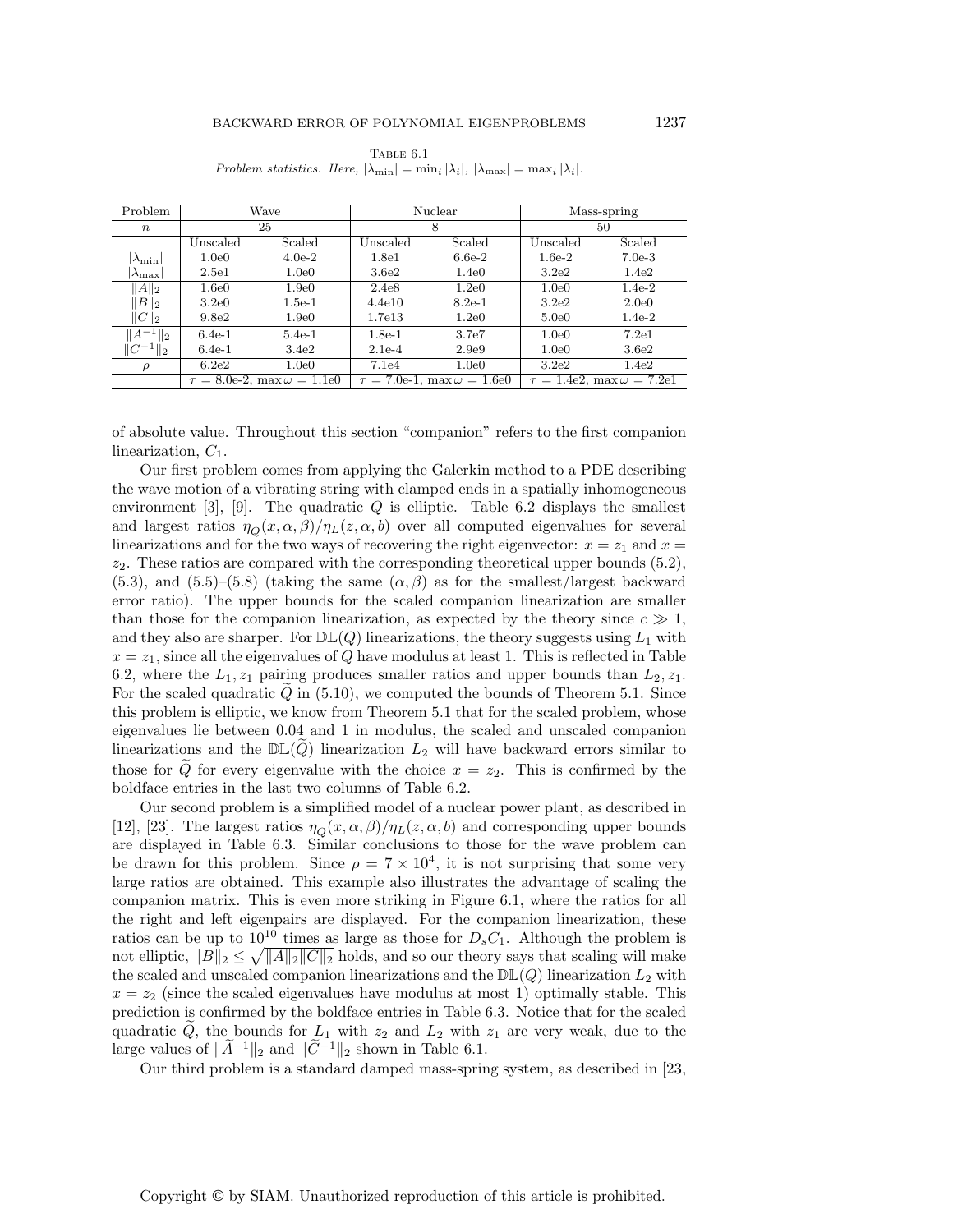Table 6.2 Wave problem,  $n = 25$ .

|                    |                            |                                          | Unscaled, $\rho = 6e2$ | Scaled, $\rho = 1$                     |                   |                                                            |                   |
|--------------------|----------------------------|------------------------------------------|------------------------|----------------------------------------|-------------------|------------------------------------------------------------|-------------------|
| Linearization<br>L | Ei'vec<br>$\boldsymbol{x}$ | $\frac{\eta_Q}{\eta}$<br>min<br>$\eta_L$ | Upper<br>bound         | $\max \frac{\eta_Q}{\eta}$<br>$\eta_L$ | Upper<br>bound    | $\frac{\eta_{\widetilde{Q}}}{\sqrt{Q}}$<br>max<br>$\eta_L$ | Upper<br>bound    |
|                    | z <sub>1</sub>             | 2.0e1                                    | 1.7e6                  | 3.7e2                                  | 1.5e6             | 2.9e1                                                      | 3.0 <sub>e2</sub> |
| Companion          | $z_2$                      | 1.4e0                                    | 1.6e4                  | 3.8e2                                  | 3.5e7             | 2.5e0                                                      | 1.6e1             |
| Scaled             | $z_1$                      | $9.8e-1$                                 | 1.6e1                  | 1.1e2                                  | 1.7 <sub>e3</sub> | 1.4e1                                                      | 1.5e2             |
| companion          | $z_2$                      | $6.9e-1$                                 | 1.6e1                  | 1.1e2                                  | 4.3e4             | 1.7e0                                                      | <b>8.3e0</b>      |
| $L_1$              | $z_1$                      | 1.9 <sub>e0</sub>                        | 2.2e1                  | 9.0e1                                  | 1.1e3             | 1.8e1                                                      | 7.6e1             |
|                    | $z_2$                      | 1.7 <sub>e0</sub>                        | 2.4e1                  | 8.3e2                                  | 6.4e4             | 8.9e1                                                      | 2.8e3             |
| $L_{2}$            | z <sub>1</sub>             | 2.2e1                                    | 9.8e5                  | 1.7 <sub>e2</sub>                      | 2.0e4             | 1.4e1                                                      | 1.6e2             |
|                    | $z_2$                      | 1.5e0                                    | 8.0e0                  | 1.5e2                                  | 2.1e4             | 1.7e0                                                      | 8.3e0             |

TABLE  $6.3$ Nuclear problem,  $n = 8$ .

|                    |                            | Unscaled, $\rho = 7e4$                 |                    |                                        |                | Scaled, $\rho = 1$                                   |                   |
|--------------------|----------------------------|----------------------------------------|--------------------|----------------------------------------|----------------|------------------------------------------------------|-------------------|
| Linearization<br>L | Ei'vec<br>$\boldsymbol{x}$ | $\min \frac{\eta_Q}{\eta}$<br>$\eta_L$ | Upper<br>bound     | $\max \frac{\eta_Q}{\eta}$<br>$\eta_L$ | Upper<br>bound | $\max \frac{\eta_{\widetilde{Q}}}{\tau}$<br>$\eta_L$ | Upper<br>bound    |
|                    | $z_1$                      | 6.1e5                                  | 3.2e18             | 2.6e11                                 | 2.8e16         | 4.2e0                                                | 2.8e2             |
| Companion          | z <sub>2</sub>             | 5.5e <sub>5</sub>                      | 1.2 <sub>e21</sub> | 9.3e9                                  | 9.9e19         | $3.1e-1$                                             | 1.8 <sub>e1</sub> |
| Scaled             | z <sub>1</sub>             | $3.4e-1$                               | 4.1e4              | 2.3e1                                  | 5.1e4          | 1.0e1                                                | 1.4 <sub>e2</sub> |
| companion          | $z_2$                      | $3.0e-1$                               | 4.1e6              | 2.1e1                                  | 5.9e6          | $2.2e-1$                                             | 9.2e0             |
|                    | z <sub>1</sub>             | 2.1e1                                  | 1.2 <sub>e</sub> 3 | 2.3 <sub>e</sub> 3                     | 1.4e5          | 1.4e1                                                | 6.9e1             |
| $L_1$              | $z_2$                      | 2.0e1                                  | 1.4e11             | 5.7e5                                  | 3.2e14         | 8.3e2                                                | 2.4e10            |
|                    | $z_1$                      | 4.4e <sub>3</sub>                      | 6.0e17             | 4.6e4                                  | 1.6e17         | 4.4e1                                                | 3.7e9             |
| $L_2$              | $z_2$                      | 1.2 <sub>e2</sub>                      | 1.5e4              | 1.9 <sub>e</sub> 3                     | 6.2e6          | $7.6e-1$                                             | 9.1e0             |

sec. 3.9. The matrix  $A = I$ , B is tridiagonal with super- and subdiagonal elements all  $-64$  and diagonal 128, 192, 192,..., 192, and C is tridiagonal with super- and subdiagonal elements all −1 and diagonal 2, 3,..., 3. The eigenvalues are all negative, with 50 eigenvalues of large modulus ranging from −320 to −6.4 and 50 small modulus eigenvalues approximately  $-1.5 \times 10^{-2}$ . For the approximate right eigenvector, we take  $x = z_1$  if  $|\lambda| \ge 1$  and  $x = z_2$  otherwise, as suggested by the theory. The largest ratios  $\eta_{\Omega}(x,\alpha,\beta)/\eta_L(z,\alpha,b)$  and corresponding upper bounds are displayed in Table 6.4. Notice that for this problem the upper bound on the ratio  $\eta_{\mathcal{O}}(x,\alpha,\beta)/\eta_{C_1}(z,\alpha,\beta)$  is nearly attained, which suggests that the factor  $\max(1, a, b, c)^2$  in the bound should indeed contain the square. The largest ratio for  $L = L_1$  corresponds to a small eigenvalue with  $x = z_2$  and, for  $L = L_2$ , the largest ratio corresponds to a large eigenvalue with  $x = z<sub>1</sub>$ . Hence, the reported upper bounds contain the extra factors  $(a + b)$ ||C<sup>-1</sup>||<sub>2</sub> and  $(b + c)$ ||A<sup>-1</sup>||<sub>2</sub>, respectively, which explains why the bounds are larger than those for the scaled companion linearization (on the scaled and unscaled problems), which are small multiples of  $\rho$ . The top plot in Figure 6.2 shows that for the scaled quadratic  $\tilde{Q}$ , small backward error ratios are obtained for  $L = L_1$  and large eigenvalues, whereas the ratios are small with the choice  $L = L<sub>2</sub>$  for the small eigenvalues—all as the theory predicts. The bottom plot in Figure 6.2 confirms that the actual backward errors  $\eta_Q$  are what we would expect, given the ratios and the fact that the computed eigenpairs of  $L$  are obtained via the  $QZ$  algorithm and so necessarily have a backward error of order u.

Finally, we mention that further numerical illustration of the bounds developed here, on a symmetric QEP arising from a finite element model of a simply supported beam, can be found in [8].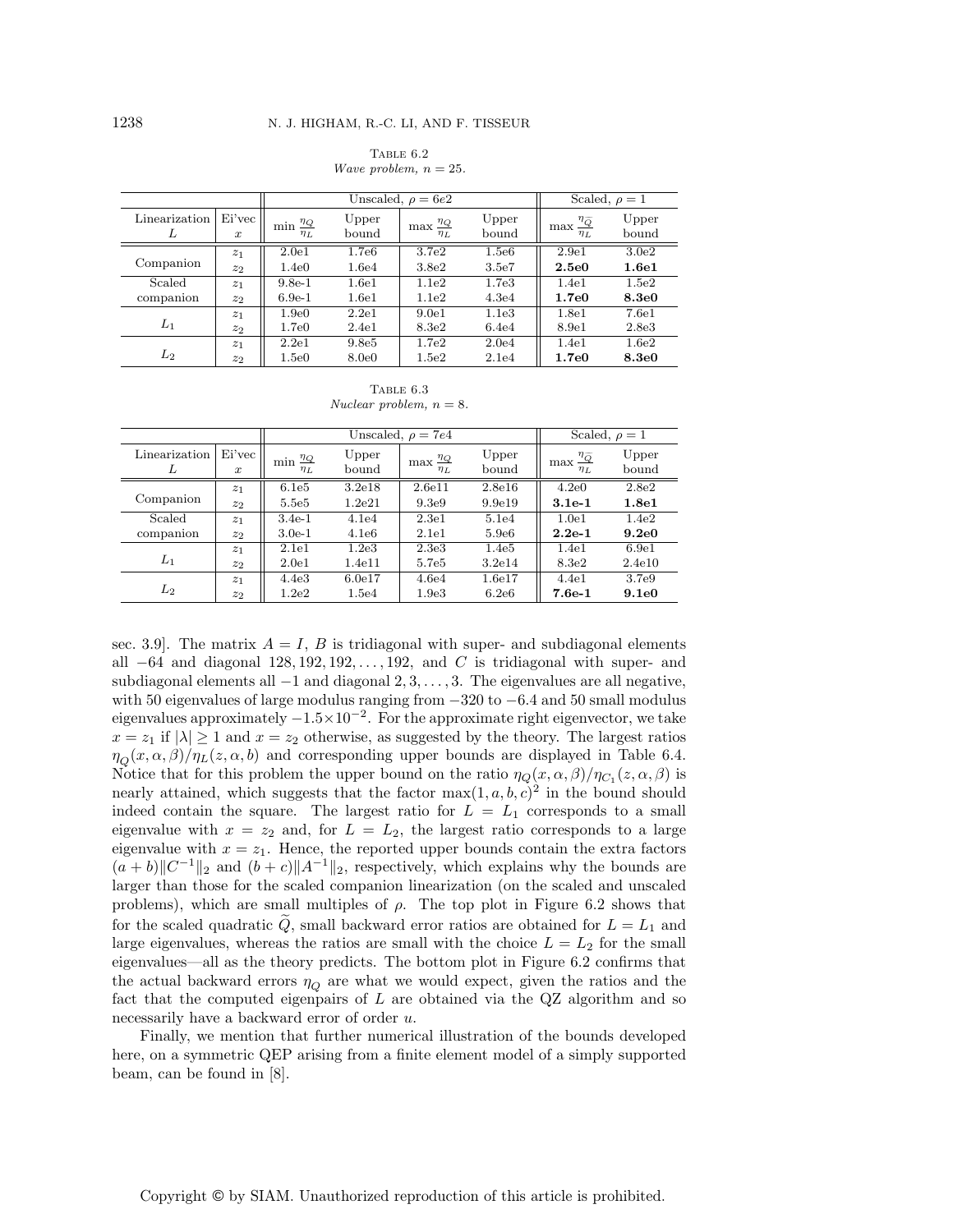

FIG. 6.1. Nuclear problem. Ratios  $\eta_Q/\eta_L$  for companion linearization  $L = C_1$  and scaled companion linearization  $L = D_s C_1$  for right eigenpairs (top) and left eigenpairs (bottom).



FIG. 6.2. Damped mass-spring problem. Ratios  $\eta_{Q_s}(x,\alpha,\beta)/\eta_L(z,\alpha,\beta)$  and actual backward errors  $\eta_{Q_s}(x, \alpha, \beta)$  with  $x = z_1$  if  $|\alpha| \ge |\beta|$  and  $x = z_2$  otherwise, for  $L = D_s C_1$  (\*) and for  $L = L_1$ ( $\square$ ) and  $L = L_2$  ( $\square$ ). Here,  $Q_s$  denotes the scaled quadratic  $Q$ .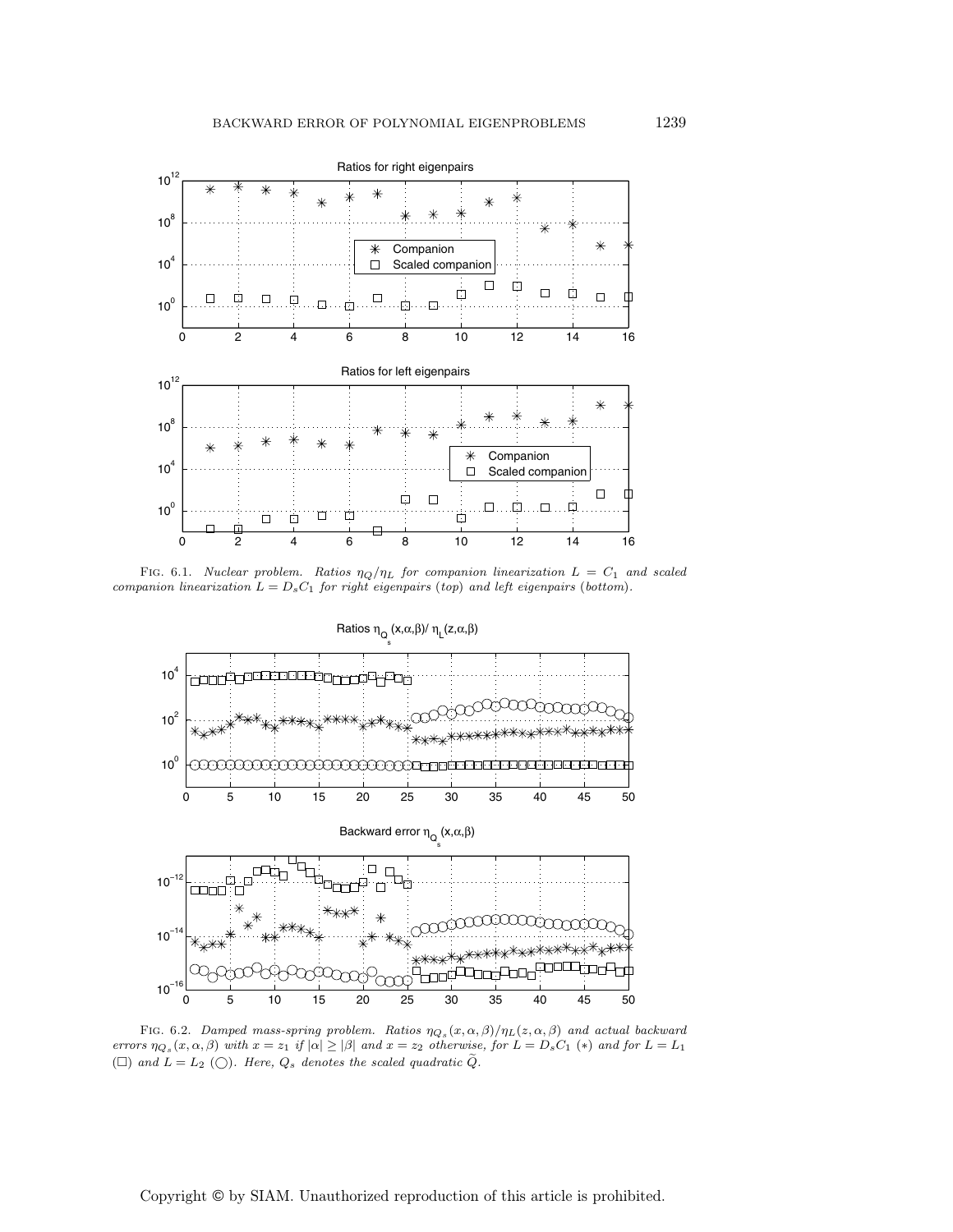|               |                                       | Unscaled, $\rho = 3e2$ | Scaled, $\rho = 1e2$                       |                |  |
|---------------|---------------------------------------|------------------------|--------------------------------------------|----------------|--|
| Linearization | $\max \frac{\eta_Q}{\eta_Q}$<br>$n_L$ | Upper<br>bound         | $\max \frac{\eta_{\widetilde{Q}}}{\eta_L}$ | Upper<br>bound |  |
| U1            | 8.8e3                                 | 5.8e4                  | 1.7e2                                      | 8.1e2          |  |
| $D_sC_1$      | 1.0 <sub>e2</sub>                     | 9.0 <sub>e2</sub>      | 1.4 <sub>e2</sub>                          | 4.1e2          |  |
| $L_1$         | 2.0 <sub>e</sub> 3                    | 2.9e4                  | 1.0 <sub>e4</sub>                          | 1.5e5          |  |
| L2            | 1.8e3                                 | 1.1e5                  | 5.7e2                                      | 3.8e4          |  |

Table 6.4 Damped mass-spring problem,  $n = 50$ .

**Acknowledgment.** We thank Steve Mackey for helpful discussions regarding the proof of Theorem 3.2.

#### REFERENCES

- [1] Z. Bai, J. W. Demmel, J. J. Dongarra, A. Ruhe, and H. A. van der Vorst, eds., Templates for the Solution of Algebraic Eigenvalue Problems: A Practical Guide, Software Environ. Tools 11, SIAM, Philadelphia, 2000.
- [2] H.-Y. Fan, W.-W. Lin, and P. Van Dooren, Normwise scaling of second order polynomial matrices, SIAM J. Matrix Anal. Appl., 26 (2004), pp. 252–256.
- [3] P. FREITAS, M. GRINFIELD, AND P. KNIGHT, Stability of finite-dimensional systems with indefinite damping, Adv. Math. Sci. Appl., 17 (1997), pp. 435–446.
- [4] I. Gohberg, M. A. Kaashoek, and P. Lancaster, General theory of regular matrix polynomials and band Toeplitz operators, Integral Equations Operator Theory, 11 (1988), pp. 776– 882.
- [5] I. GOHBERG, P. LANCASTER, AND L. RODMAN, *Matrix Polynomials*, Academic Press, New York, 1982.
- [6] N. J. Higham, D. S. Mackey, N. Mackey, and F. Tisseur, Symmetric linearizations for matrix polynomials, SIAM J. Matrix Anal. Appl., 29 (2006), pp. 143–159.
- [7] N. J. Higham, D. S. Mackey, and F. Tisseur, The conditioning of linearizations of matrix polynomials, SIAM J. Matrix Anal. Appl., 28 (2006), pp. 1005–1028.
- [8] N. J. Higham, D. S. Mackey, F. Tisseur, and S. D. Garvey, Scaling, sensitivity and stability in the numerical solution of quadratic eigenvalue problems, MIMS EPrint 2006.406, Manchester Institute for Mathematical Sciences, The University of Manchester, UK, 2006. Internat. J. Numer. Methods Engrg., to appear.
- [9] N. J. Higham, F. Tisseur, and P. M. Van Dooren, Detecting a definite Hermitian pair and a hyperbolic or elliptic quadratic eigenvalue problem, and associated nearness problems, Linear Algebra Appl., 351–352 (2002), pp. 455–474.
- [10] A. HILLIGES, C. MEHL, AND V. MEHRMANN, On the solution of palindromic eigenvalue problems, in Proceedings of the European Congress on Computational Methods in Applied Sciences and Engineering (ECCOMAS 2004), Jyväskylä, Finland, P. Neittaanmäki, T. Rossi, S. Korotov, E. Oñate, J. Périaux, and D. Knörzer, eds., 2004. Available online from http://www.mit.jyu.fi/eccomas2004/proceedings/proceed.html.
- [11] I. C. F. Ipsen, Accurate eigenvalues for fast trains, SIAM News, 37 (2004), pp. 1–2.
- [12] T. Itoh, Damped vibration mode superposition method for dynamic response analysis, Earthquake Engrg. Struct. Dyn., 2 (1973), pp. 47–57.
- [13] P. Lancaster, Quadratic eigenvalue problems, Linear Algebra Appl., 150 (1991), pp. 499–506.
- [14] P. Lancaster and P. Psarrakos, A Note on Weak and Strong Linearizations of Regular Matrix Polynomials, MIMS EPrint 2006.72, Manchester Institute for Mathematical Sciences, The University of Manchester, UK, 2006.
- [15] P. Lancaster and M. Tismenetsky, The Theory of Matrices, 2nd ed., Academic Press, London, 1985.
- [16] D. Lemonnier and P. M. Van Dooren, Balancing regular matrix pencils, SIAM J. Matrix Anal. Appl., 28 (2006), pp. 253–263.
- [17] D. S. Mackey, Structured Linearizations for Matrix Polynomials, Ph.D. thesis, University of Manchester, Manchester, UK, 2006.
- [18] D. S. MACKEY, N. MACKEY, C. MEHL, AND V. MEHRMANN, Structured polynomial eigenvalue problems: Good vibrations from good linearizations, SIAM J. Matrix Anal. Appl., 28 (2006), pp. 1029–1051.